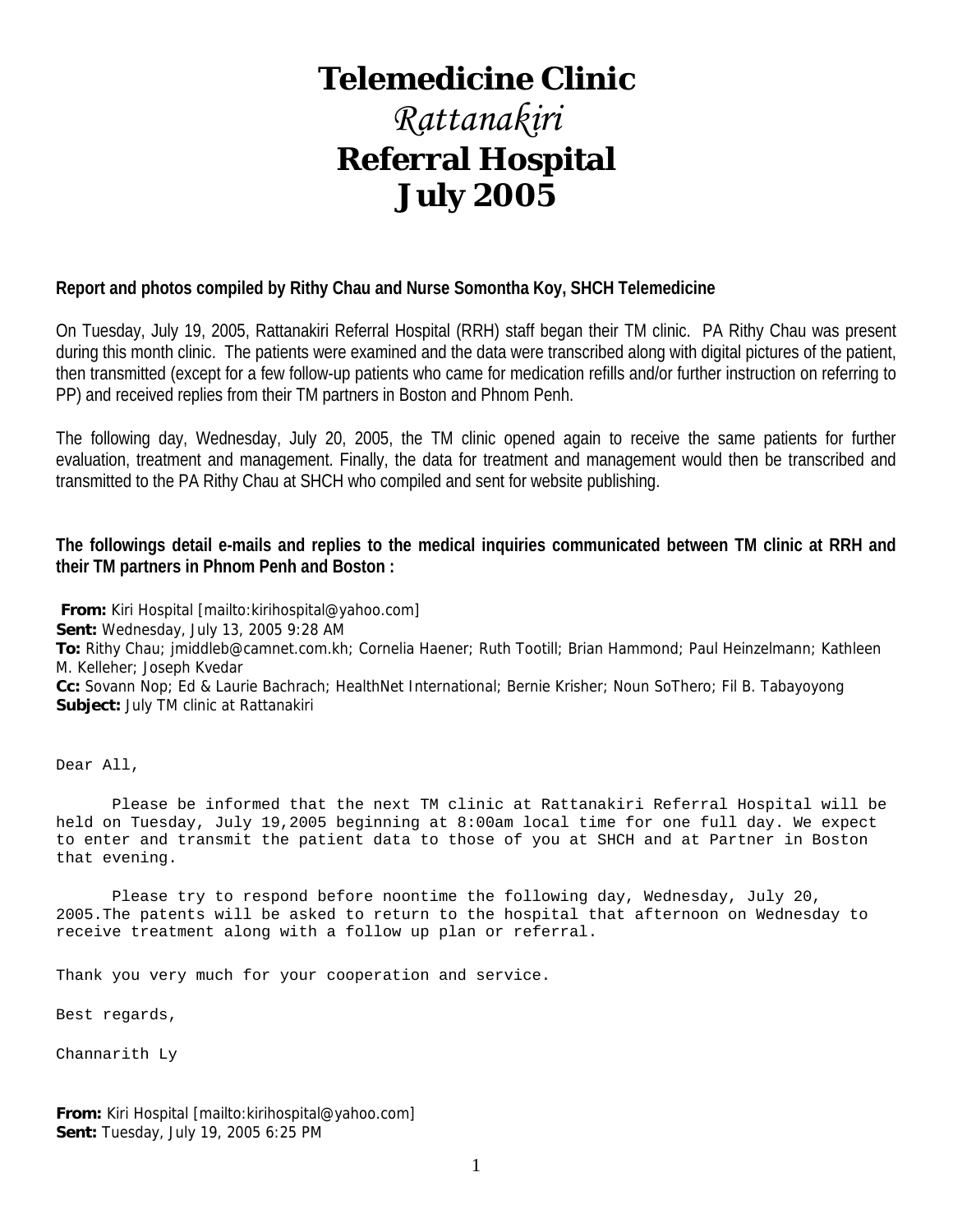**To:** Rithy Chau; jmiddleb@camnet.com.kh; Cornelia Haener; Ruth Tootill; Brian Hammond; Paul Heinzelmann; Kathleen M. Kelleher; Joseph Kvedar **Cc:** Bernie Krisher; Noun SoThero; Ed & Laurie Bachrach; HealthNet International; Fil B. Tabayoyong **Subject:** Rattanakiri TM Clinic July 2005 Patient SR#00125

Dear All,

Welcome to Rattanakiri TM Clinic. We have 8 new cases present to you for July 2005.

Here is the first case and photo.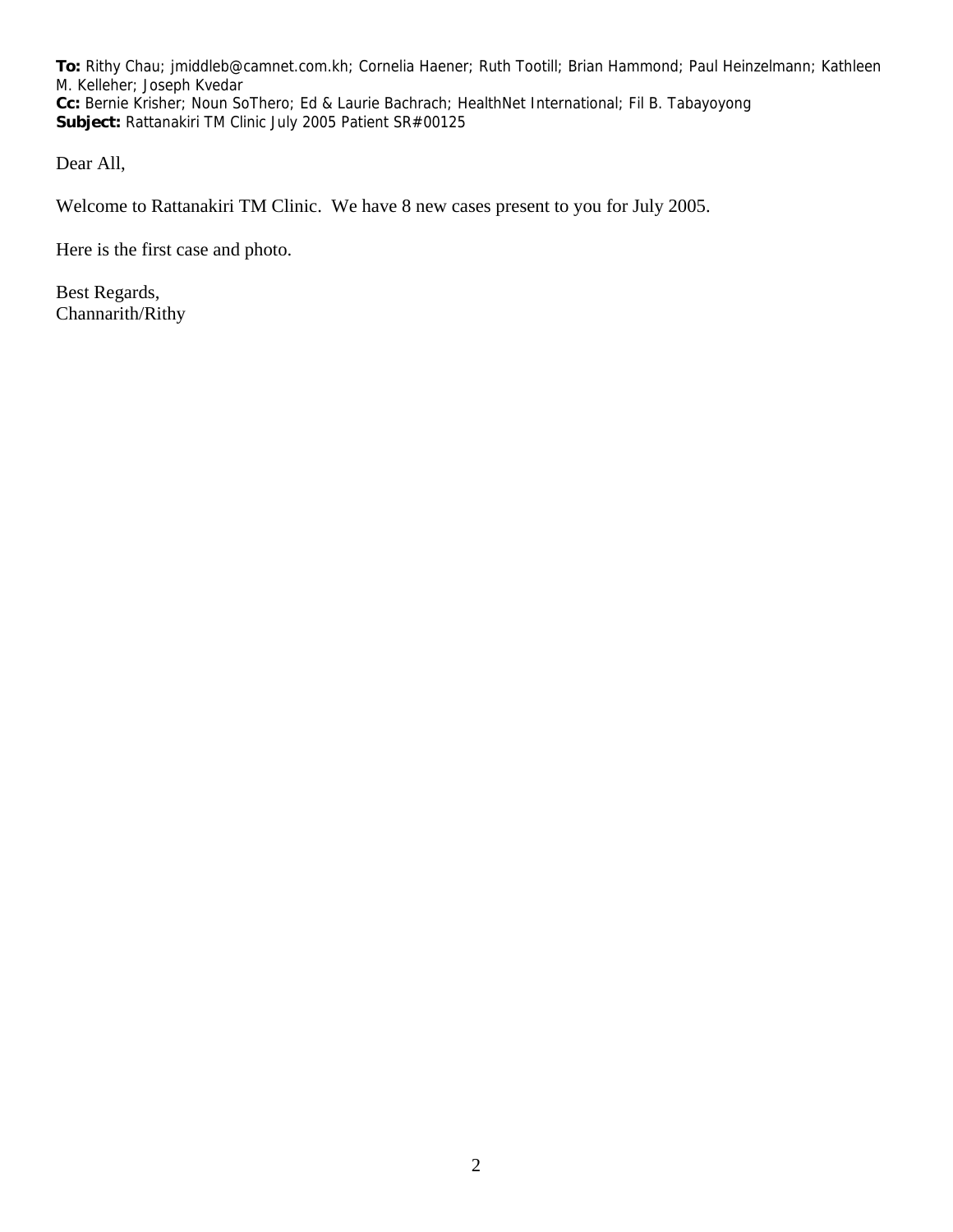#### **Patient: SR#00125, 3F, Ochum Village**

**Chief Complaint:** a small bulging mass on forehead

**HPI:** she presented a small puffing mass and pus flowing on forehead since delivery .her mother took her to German clinic at Rattanakiri province .And then she was referred to kantabopha hospital with treating and making the surgery there .At the last two years , her symptoms has appears the left hand and leg are restless movement association with any which can not speak , and both eyes displace up to down ,weakness of right leg and arm and the puffing on forehead is still.no fever , no coma .



**PMH/SH:** surgery of head at katabopha hospital in Phnom Penh

**Social Hx:** none

**Allergies:** none

**Family Hx:** none

**ROS:**

| PE:                 |                 |  |                      |
|---------------------|-----------------|--|----------------------|
| <b>Vital Signs:</b> | <b>BP100/80</b> |  | P80/ R30 T36 Wt 10kg |

**General:**

**HEENT:** pupils unable to view because she moved her eyeballs too quickly,well healed scar on forehead extending to her upper nose , no cleft palate, normal teeth growth .no lymphadenopathy.no neck bruit.

**Chest:** CTA, HRRR , no murmur

**Abdomen:** unremarkable

**Musculoskeletal:** restless spastic movement of left arm and leg, right leg and arm can bend by active and can extent , abduction and adduction by active

**Neuro:** DTR : 2+elbows, 2+ wrists, 3+ knees,1+ankles, both Babanski -,

**GU:**

**Rectal:**

**Previous Lab/Studies:**

**Lab/Studies Requests:**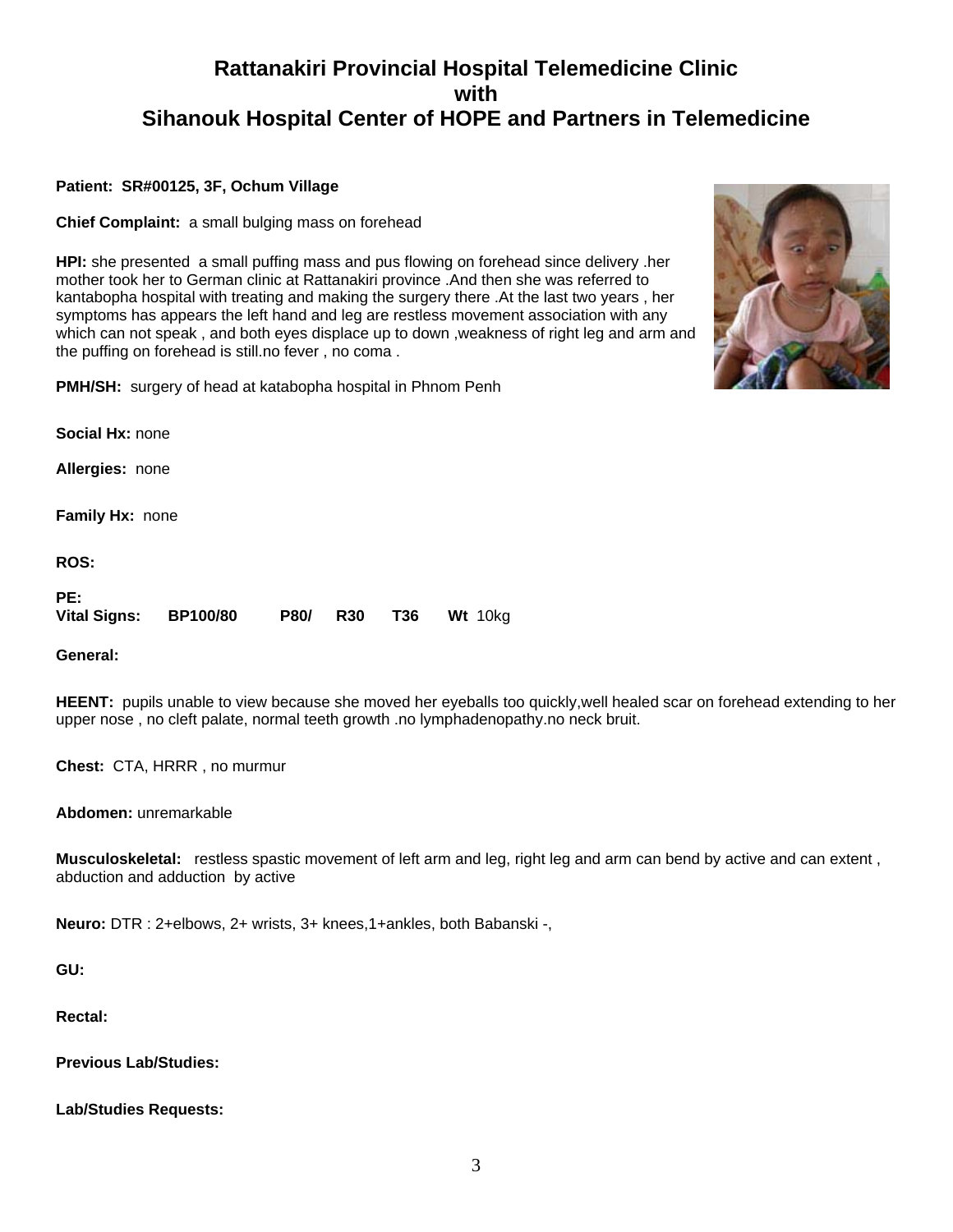#### **Assessment:**

1.Hydrocephalus 2.congenital abnormal disease 3 congenital bulging forehead bulging

**Plan:**

 1.To refer to surgery 2.CT Scanning of head

**Comments/Notes:** please give a good idea

**Examined by: Kok San Date: 19/7/05** 

Please send all replies to kirihospital@yahoo.com and cc: to tmed rithy@online.com.kh . *The information transmitted in this e-mail is intended only for the person or entity to which it is addredded and may contain confidential and/or priviledged material. Any review, retransmission, dissemination or other use of or taking of any action in reliance upon, this information by persons or entities other than the intended recipient is prohibited. If you received this e-mail in error, please contact the sender and delete material from any computer.*

From: Heinzelmann, Paul J.,M.D. [mailto:PHEINZELMANN@PARTNERS.ORG] Sent: Wednesday, July 20, 2005 9:09 AM To: Fiamma, Kathleen M. Cc: kirihospital@yahoo.com; tmed\_rithy@online.com.kh Subject: RE: Rattanakiri TM Clinic July 2005 Patient SR#00125

Dear Dr San

This looks a bit like an encephalocele that was treated by an ineffective surgery. A MRI would be ideal, but A CT scan would very useful at this point to look at the structures. Do you have previous imaging studies? Be very cautious about surgery as an option however, unless you have an experienced neuro or plastic surgeon. If you can get good digital images of the CT scan, we might be able to have a surgeon here give their impression.

Paul Heinzelmann, MD

**From:** Jack Middlebrooks [mailto:jmiddleb@camnet.com.kh] **Sent:** Wednesday, July 20, 2005 7:54 AM **To:** 'Kiri Hospital'; 'Rithy Chau'; 'Cornelia Haener'; 'Ruth Tootill'; 'Brian Hammond'; 'Paul Heinzelmann'; 'Kathleen M. Kelleher'; 'Joseph Kvedar' **Cc:** 'Bernie Krisher'; 'Noun SoThero'; 'Ed & Laurie Bachrach'; 'HealthNet International'; 'Fil B. Tabayoyong' **Subject:** RE: Rattanakiri TM Clinic July 2005 Patient SR#00125

Dear Dr. San:

I agree with your assessment-- I think the patient has a congenital defect.My best advice is that she should follow-up at Kuntha Bopha; they may still have her medical record with the surgical notes and diagnosis, and they will have pediatricians who can best treat her..

Jack

**From:** Kiri Hospital [mailto:kirihospital@yahoo.com]

**Sent:** Tuesday, July 19, 2005 7:04 PM

**To:** Rithy Chau; jmiddleb@camnet.com.kh; Brian Hammond; Paul Heinzelmann; Kathleen M. Kelleher; Joseph Kvedar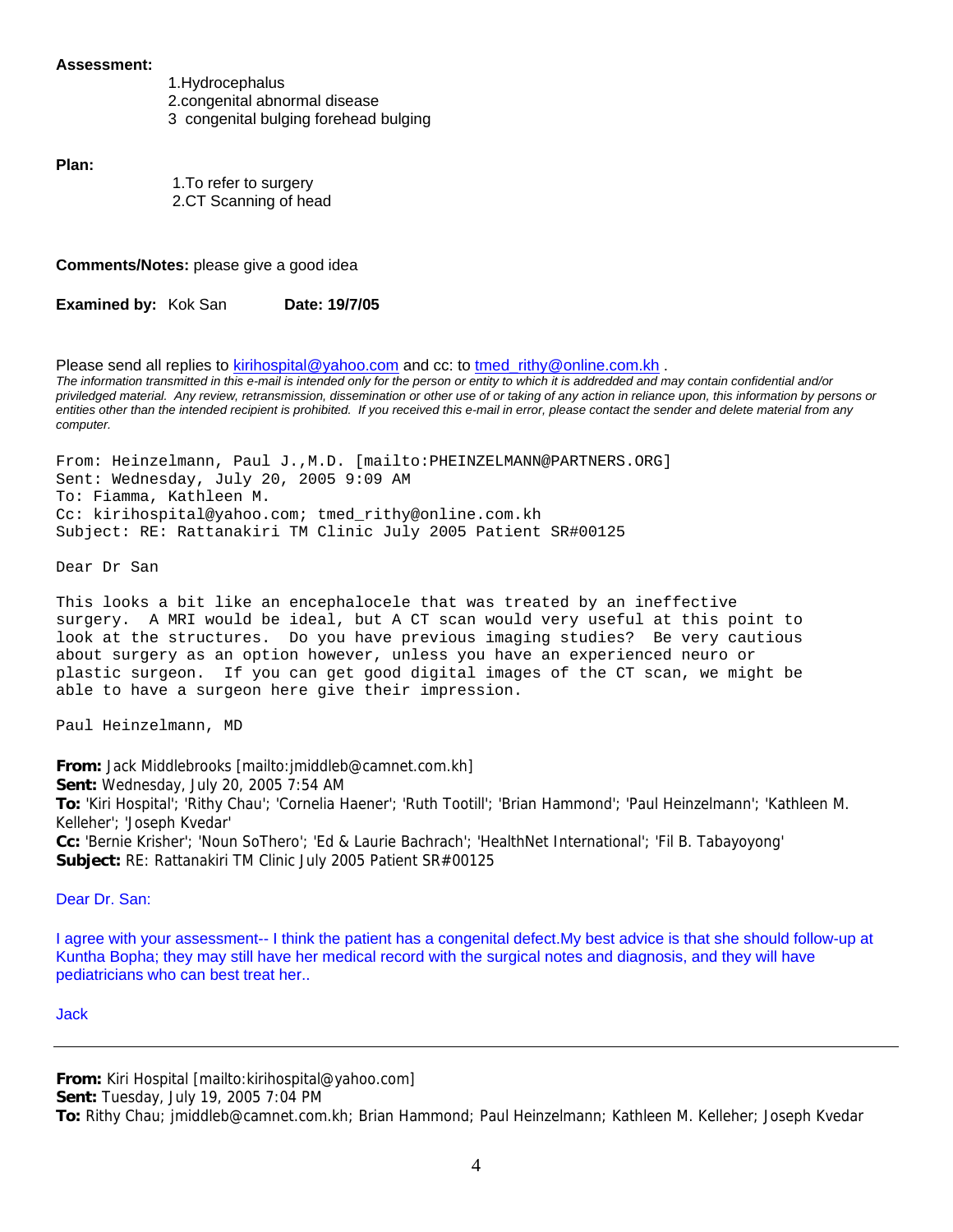**Cc:** Bernie Krisher; Noun SoThero; Ed & Laurie Bachrach; HealthNet International; Fil B. Tabayoyong **Subject:** Rattanakiri TM Clinic July 2005 Patient SS#00126

Dear All,

Here is the next case SS#00126 and photos.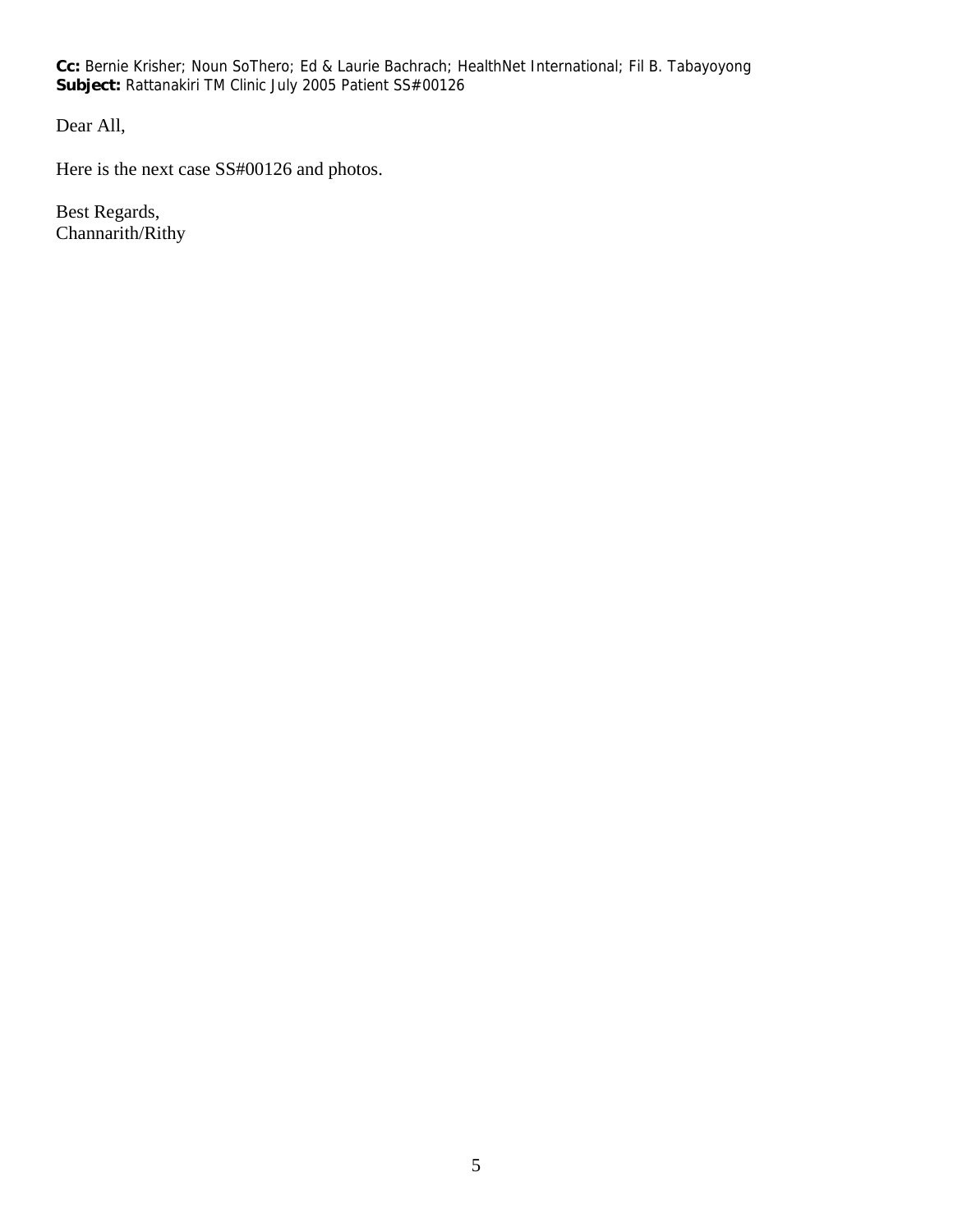

#### **Patient: SS#00126, M67 y.o, Village KET**

**Chief Complaint:** Dyspnea intense, fatigue

**HPI:** 5 months ago he felt fatigue, dyspnea, headache, no fever 2 months ago he come to the Rattanakiri hospital he felt dyspnea, vertigo, cough with sputum his BP 110/60mmHg, pulse 110/min, RR 30/mi. He was treated for pulmonary edema caused by cardiac failure during 10 days he became better and continued with digoxine0,25mg 1 tablet qd when he returned home, but 7 days before he came to RTK hospital again he don't have any medicine and one day before he came our hospital on 14/07/2005 and he felt dyspnea, cough with sputum, oliguria, and I treated him with Furosemid 80mg IV, Digoxine 0,25mg slow IV bid, oxygen, one day after he became better

**PMH/SH:** no surgery, no accident

**Social Hx:** smoking and drinking alcohol

**Allergies:** none

**Family Hx:** none

**ROS:** none

**PE:** 

| гc. |                            |                 |                 |        |    |
|-----|----------------------------|-----------------|-----------------|--------|----|
|     | Vital Signs: BP 110/70mmhg | <b>P</b> 90/min | <b>R</b> 26/min | T36,5C | Wt |
|     |                            |                 |                 |        |    |

**General:** normal consciousness, cough with sputum fatigue, anorexia

**HEENT:** Head normal, cyanosis, conjunctiva fairly pallor, ENT: normal, neck soft, no enlarged LN , + bilateral neck bruits; +JVD

**Chest:** crackle bilateral, wheezees, Heart regular rhythm with systolic crescendo +2/4 murmur pulmonic and triscupid areas

**Abdomen:** hepato-splenomegely?? positive BS, no abdominal pain, fairly tenderness and dullness

**Musculoskeletal:** moderate swelling on his both feet

**Neuro:** Eye ball movement normal, corneal reflex normal, pupils 4mm, face no paralysis, reflex normal, motor and sensory normal both sides

**GU:** unremarkable

**Rectal:** not examined





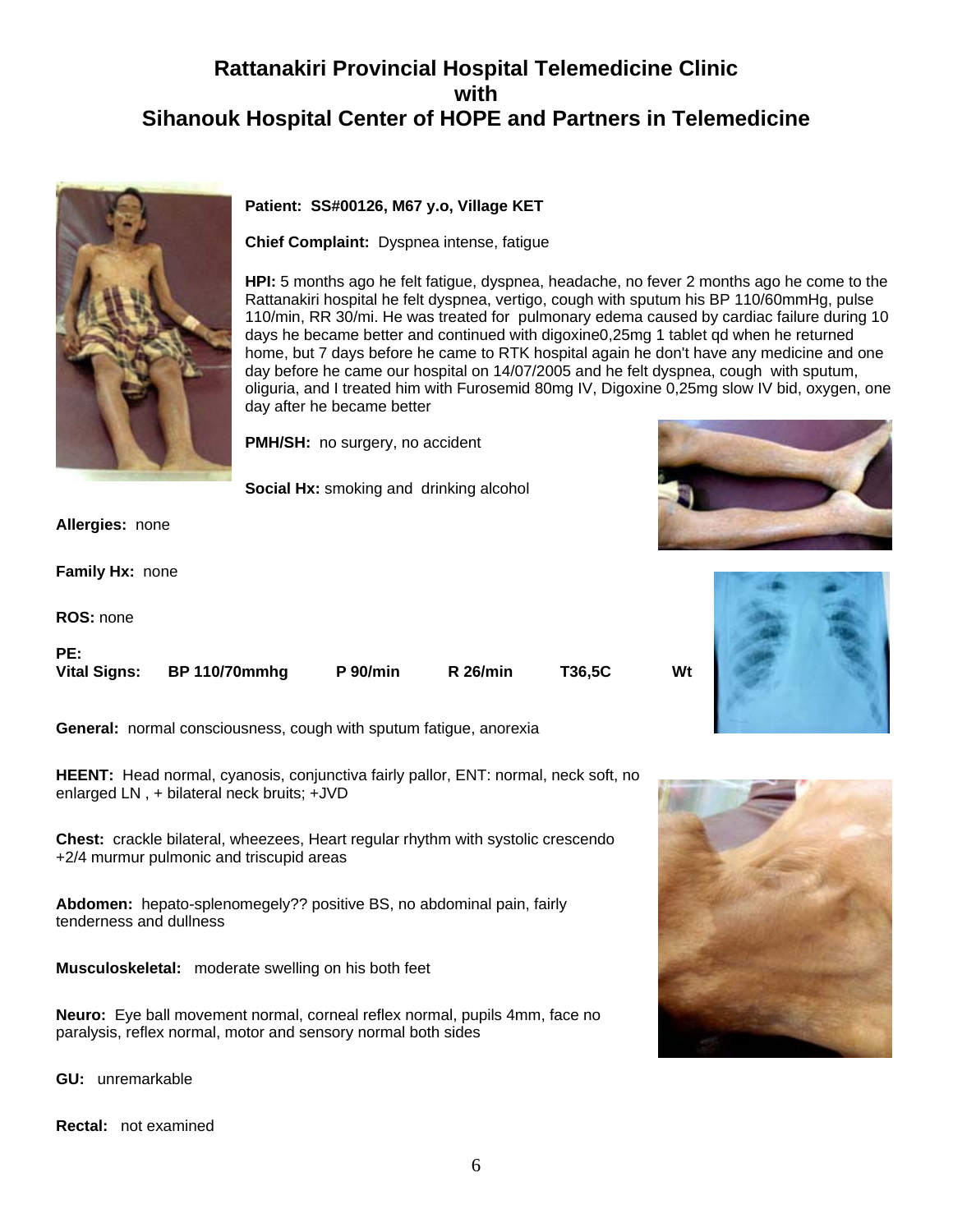#### **Previous Lab/Studies: 19.07.2005 EKG, Chest X-ray**

 **Abdominal ultrasound: foie** image hyperéchogène bord irrégulier présente des

liquides sous hépatique= Conclusion Cirrhose du foie

15/07/2005: Calcium 4,4mg/dl, Creatinine 0,7 mg/dl, Glucose 121,4 mg/dl,

Potassium 3,5mmol/l, Sodium 80,9 mmol/l

18/07/2005: WBC 4100/mm3, RBC:3700.000/mm3, Ht 38%, Platelet 300 000/mm3,

#### Malaria negative **Lab/Studies Requests:**

#### **Assessment:**

- 1. Cardiac insufficiency
- 2. Valvular Heart Dz

#### **Plan:**

- 1. Digoxine 0,25mg qd
- 2. Furosemid 40mg qd
- 3. KCL 600mg qd

#### **Comments/Notes:**

**Examined by: Dr Sovitha Date: 19.07.2005** 

Please send all replies to kirihospital@yahoo.com and cc: to tmed rithy@online.com.kh .

*The information transmitted in this e-mail is intended only for the person or entity to which it is addredded and may contain confidential and/or priviledged material. Any review, retransmission, dissemination or other use of or taking of any action in reliance upon, this information by persons or entities other than the intended recipient is prohibited. If you received this e-mail in error, please contact the sender and delete material from any computer.*

**From:** Guiney, Timothy E.,M.D. **Sent:** Tuesday, July 19, 2005 2:41 PM **To:** Fiamma, Kathleen M. **Subject:** RE: Rattanakiri TM Clinic July 2005 Patient SS#00126

 This 67-year-old man appears to have decompensated congestive cardiac failure. He initially responded to digitalis and diuretics but ran out of medications and is now in trouble again.

The description of the physical examination he has a loud basal systolic murmur and carotid bruits suggests that the underlying problem is that of aortic stenosis. This needs to be confirmed with an echocardiogram. The electrocardiogram did not transmit and I cannot read it.

His blood work appears to be fairly normal with normal renal function and only very mild anemia. It would be helpful to know the status of his liver function tests and in particular a serum albumin because he is so edematous

In the meantime he needs to be on a daily program of digoxin, furosemide and potassium replacement. Since he has abdominal and leg edema which is unusual with isolated aortic stenosis, and since the abdominal ultrasound suggests hepatic cirrhosis, he might be helped by the addition of either spironolactone or metolazone to his furosemide.

No mention is made of scleral icterus. We do not know the specific cause of his cirrhosis and it could either be on the basis of alcohol consumption or possibly could be cardiac cirrhosis from tricuspid insufficiency.

He has some areas of depigmentation on his skin which I cannot explain except that they are not at all likely to be related to his heart failure.

It will be important to attempt to define more fully the cause of his heart failure which is apparent on the chest x-ray which reveals no cardiomegaly and interstitial edema as well as pleural effusions. This will require an echocardiogram and if left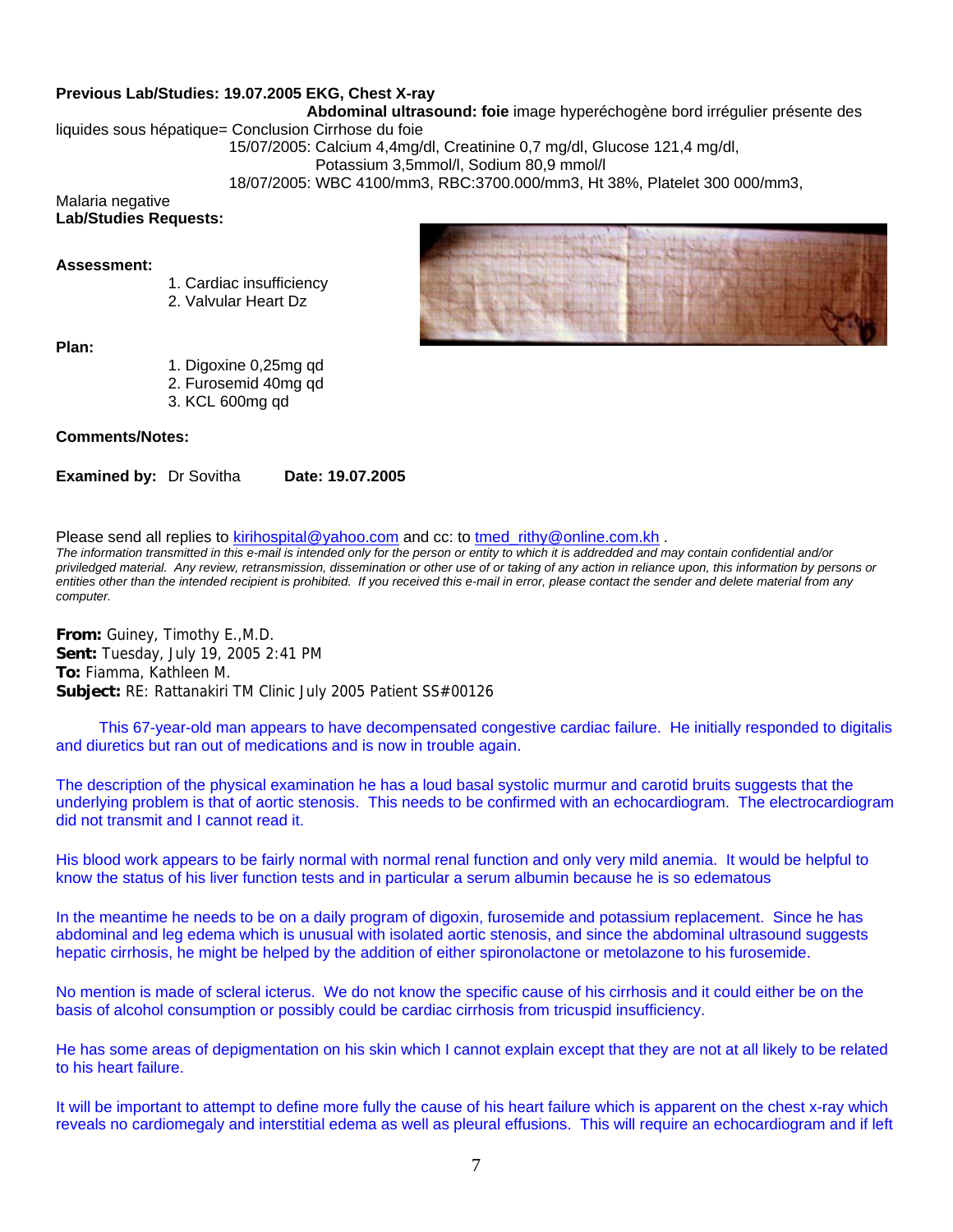ventricular function is good, and the cirrhosis is not related to alcohol, he should probably be referred to our Center where cardiac catheterization and surgery could be done.

Timothy E. Guiney M.D.

**From:** Jack Middlebrooks [mailto:jmiddleb@camnet.com.kh] **Sent:** Wednesday, July 20, 2005 9:37 AM **To:** 'Kiri Hospital'; 'Rithy Chau'; 'Brian Hammond'; 'Paul Heinzelmann'; 'Kathleen M. Kelleher'; 'Joseph Kvedar' **Cc:** 'Bernie Krisher'; 'Noun SoThero'; 'Ed & Laurie Bachrach'; 'HealthNet International'; 'Fil B. Tabayoyong' **Subject:** RE: Rattanakiri TM Clinic July 2005 Patient SS#00126

Dear Dr. Sovitha:

I agree with your plan.

Jack

**From:** Kiri Hospital [mailto:kirihospital@yahoo.com] **Sent:** Tuesday, July 19, 2005 7:10 PM **To:** Rithy Chau; jmiddleb@camnet.com.kh; Brian Hammond; Paul Heinzelmann; Kathleen M. Kelleher; Joseph Kvedar **Cc:** Bernie Krisher; Noun SoThero; Ed & Laurie Bachrach; HealthNet International; Fil B. Tabayoyong **Subject:** Rattanakiri TM Clinic July 2005 Patient HH#00127

Dear All,

Here is the next case HH#00127 and photos.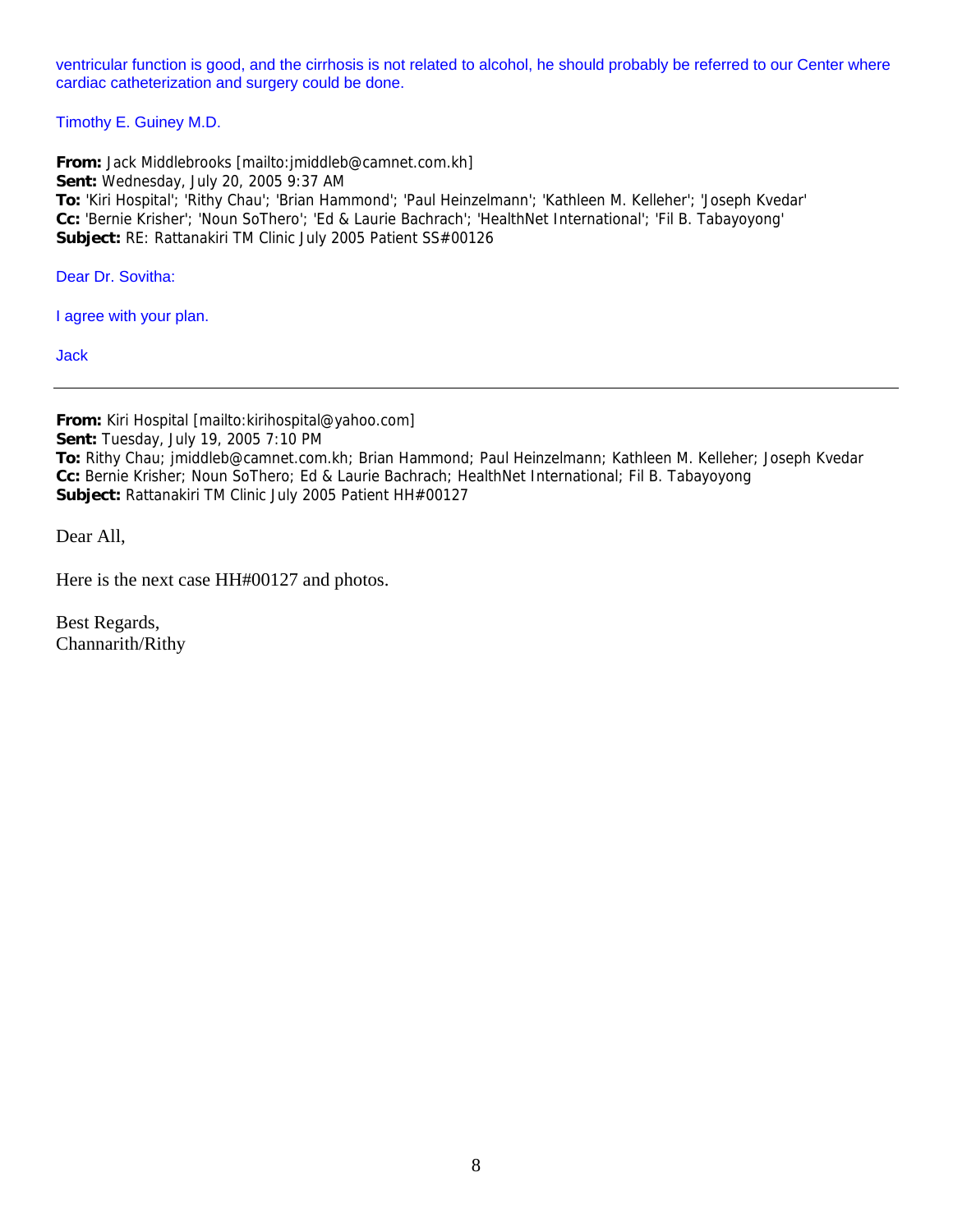

#### **Patient: HH#00127, M 70y.o, Village I**

**Chief Complaint:** Dyspea, Cough with green sputum

**HPI:** 6 months ago he felt fatigue, dyspnea, anorexia, swelling his both feet, oliguria and he came to Rattanakiri hospital 3 times ago for treatment and his symptoms were better but one week before he came to Rattanakiri hospital all symptoms happen again so he decide come to Rattanakiri hospital on 18.07.2005

**PMH/SH:** no surgery, no accident

**Social Hx:** smoking and no drinking alcohol but he drank when he was young

**Allergies:** none

**Family Hx:** none

**ROS:** none

| PE:                 |                      |                 |                 |        |
|---------------------|----------------------|-----------------|-----------------|--------|
| <b>Vital Signs:</b> | <b>BP 130/70mmhg</b> | <b>P</b> 90/min | <b>R</b> 28/min | T36.5C |
| Wt 56 kg            |                      |                 |                 |        |

**General:** normal consciousness, cough with sputum fatigue, anorexia

**HEENT:** Head normal, no cyanosis, conjunctiva fairly pallor, ENT: normal, neck soft, no enlarged LN no bruit

**Chest:** crackle bilateral, Heart irregular rhythm with systolic crescendo +2/4 murmur on the 4 areas

**Abdomen:** hepato-splenomegely, positive BS, no abdominal pain, fairly tenderness and dullness

**Musculoskeletal:** moderate swelling on his both feet

**Neuro:** Eye ball movement normal, corneal reflex normal, pupils 4mm, face no paralysis, reflex normal, motor and sensory normal both sides

**GU:** unremarkable

**Rectal:** unremarkable





9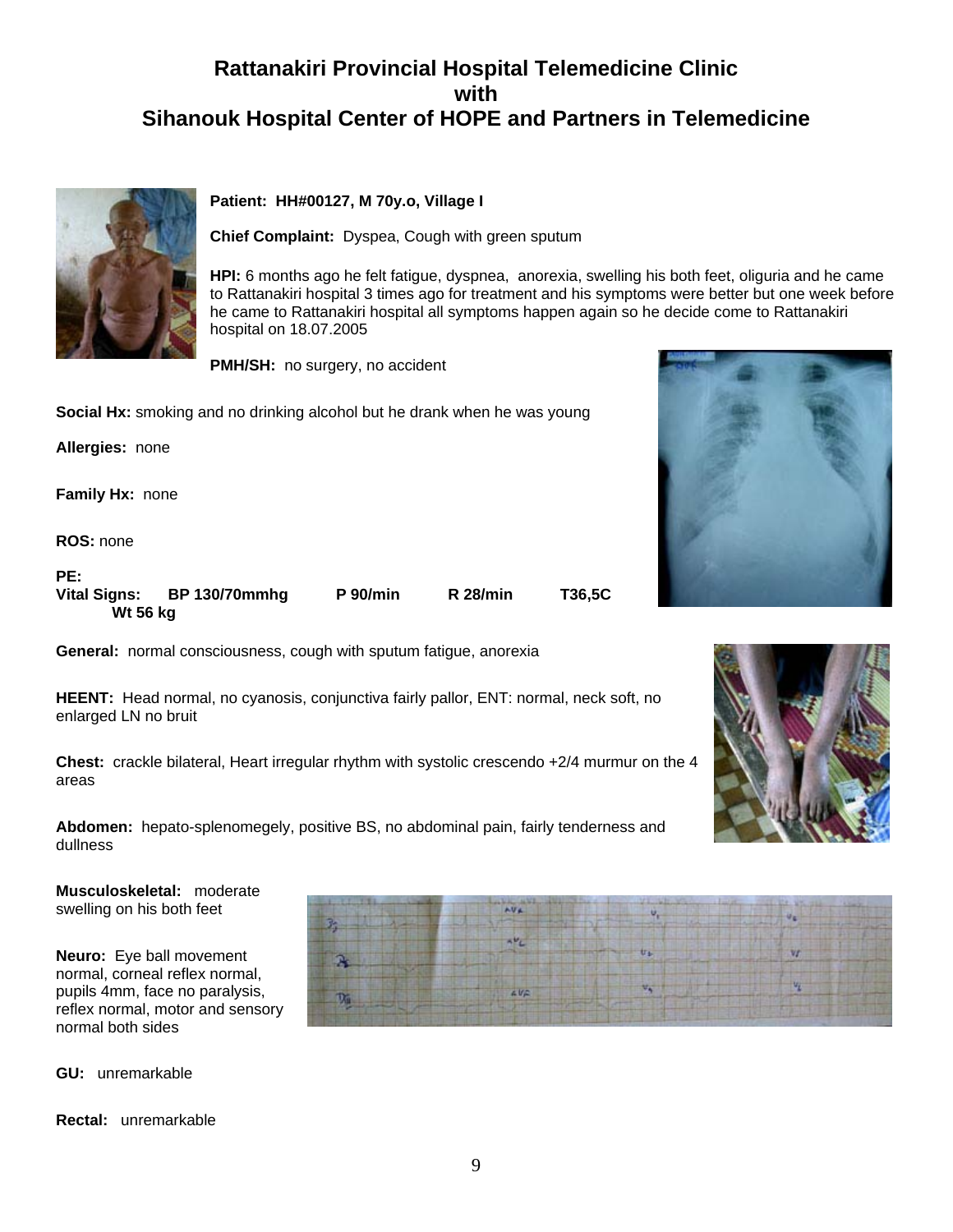**Previous Lab/Studies: 19.07.2005 EKG, Chest X-ray** 

**Abdominal ultrasound:** hépatomegalie, voie billaire de paroi epaisseur, augmentation de volume, présence d'un image hyperéchogène 45mmx40mm, cavité abdominal présence des liquides= Conclusion: Ascite + calcul de vésicules billaire 19.07.2005: Calcium6,8mg/dl, Creatinine 0,4mg/dl, Glucose 85,7 mg/dl, K 3,4 mmol/l, Sodium 115mmol/l, SGOT 64,2 U/l, SGPT 42,3 U/l, Malaria negative, WBC 5500/mm3, RBC 4100000/mm3, Ht 43%, Platelet 85 000/mm3 **Lab/Studies Requests:**

#### **Assessment:**

- 1. Cardiac insufficiency
- 2. Valvular Heart Dz

**Plan:**

- 1. Digoxine 0,25mg bid
- 2. Furosemid 40mg qd
- 3. KCL 600mg qd

#### **Comments/Notes:**

**Examined by:** Dr Sovitha **Date: 19.07.2005**

Please send all replies to kirihospital@yahoo.com and cc: to tmed\_rithy@online.com.kh . *The information transmitted in this e-mail is intended only for the person or entity to which it is addredded and may contain confidential and/or* 

*priviledged material. Any review, retransmission, dissemination or other use of or taking of any action in reliance upon, this information by persons or entities other than the intended recipient is prohibited. If you received this e-mail in error, please contact the sender and delete material from any computer.*

**From:** Smulders-Meyer, Olga,M.D. **Sent:** Tuesday, July 19, 2005 5:26 PM **To:** Fiamma, Kathleen M. **Cc:** 'kirihospital@yahoo.com'; ': tmed' **Subject:** RE: Rattanakiri TM Clinic July 2005 Patient HH#00127

The patient is a 70 yr old gentleman who presents with several issues:

1. Congestive Heart Failure: he is symptomatic with shortness of breath, tachypnea and a productive cough. On physical examination he has crackles bilaterally and he has pulmonary congestion on his chest xray, as well as cardiomegaly. He has both left and right sided failure as he has shortness of breath as well as pedal edema. His heart rate is 90, he is normotensive.

His chest xray shows a large heart and all chambers seem to be huge, suggestive of longstanding increasing cardiomegaly, which has now become symptomatic. The cause cannot be known at this point, but his history of alcohol in the past may well have contributed to the development of cardiomegaly..

We do not know if he has a history of Hypertension, or whether he may have had prior cardiac infarcts. . Most likely he has a very low Ejection Fraction, a bad pump, and needs circulatory support. A cardiac ultrasound would asses the heart function best, but I am not sure whether you have this tool available where you are right now.

I agree he needs to be diuresed and it is prudent to start with Lasix 40 mg, and supplement him with an equal amount of Potassium 40 Meq. He has fluid in his lungs, in his abdomen and in his legs, but intravascularly he is most likely quite dry, thus one must carefuly monitor his Bun/Creatinine, as they may rise when you diurese him too agressively, and thus create another problem, namely pre renal ATN.

Strict salt restrictions should be started, and urine output monitored.

He is normotensive, and it might be helpful to add a low dose Ace inhibitor, such as Captopril 25 mg and slowly titrate this upwards until his bloodpressure begins to fall. This will decrease after load for the heart, and thus promote the pump function of the heart, and thus decrease the left sided failure. Usually we might also add low dose Atenolol, but his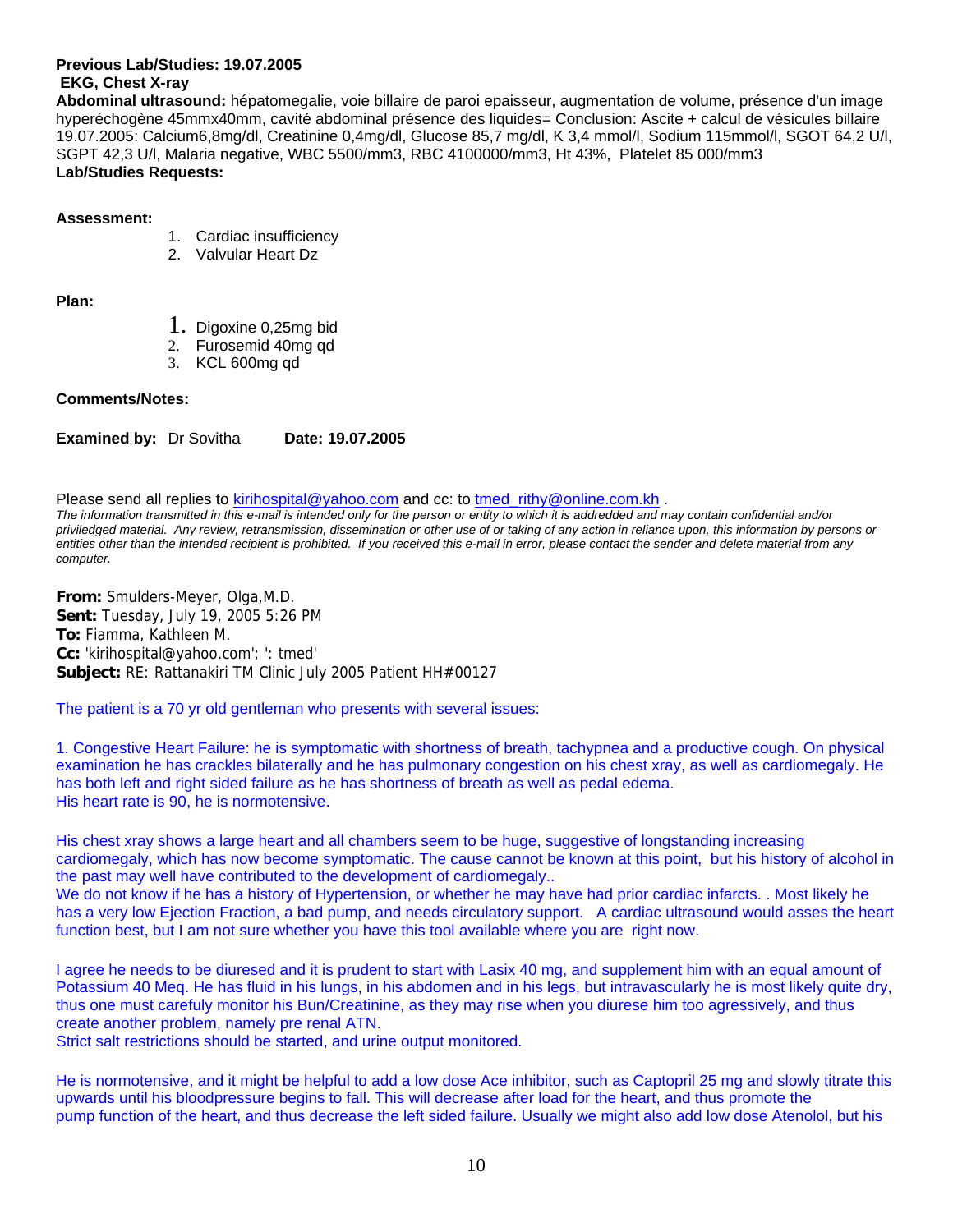heartrate is so low right now that I would wait until the worst failure has been resolved, after diuresis, and see if his rhythm normalises.

he needs to be ruled out for MI and consider SL NTG prn worsening shortness of breath, as he might have continuing ischaemia.

The patient EKG shows an irregular rhythm with very wide, ventricular rhythm, that is slow as well as some junctional escape beats. Be careful that one monitors the Digoxin level. Here we might start a person on Digoxin 0.125 mg first. He clearly needs to be on a heart monitor and might need to get a Holter once he is out of failure. If his rhythm remains this slow, he might need a pacer.

The patient is thin, and older and one worries about a malignancy. His Calcium is low, which is often associated with a malignancy, but his Hct is in normal range.

I fear with such amount of cardiomegaly his prognosis is not very good, and the treatment for now is supportive inn order to improve forward flow and decrease failure.

His Biliairy stone is insignificant.

Olga Smulders-Meyer, MD

**From:** Jack Middlebrooks [mailto:jmiddleb@camnet.com.kh] **Sent:** Wednesday, July 20, 2005 9:51 AM **To:** 'Kiri Hospital'; 'Rithy Chau'; 'Brian Hammond'; 'Paul Heinzelmann'; 'Kathleen M. Kelleher'; 'Joseph Kvedar' **Cc:** 'Bernie Krisher'; 'Noun SoThero'; 'Ed & Laurie Bachrach'; 'HealthNet International'; 'Fil B. Tabayoyong' **Subject:** RE: Rattanakiri TM Clinic July 2005 Patient HH#00127

Dear Dr. Sovitha:

I agree with your assessment and plan for furosemide and KCl.

On EKG, the patient appears to have bigeminy which is the most common arrthythmia caused by digoxin. It is also a sign of digoxin toxicity. For this reason, I recommend to stop digoxin.

Jack

**From:** Kiri Hospital [mailto:kirihospital@yahoo.com] **Sent:** Tuesday, July 19, 2005 6:48 PM **To:** Rithy Chau; jmiddleb@camnet.com.kh; Cornelia Haener; Ruth Tootill; Brian Hammond; Paul Heinzelmann; Kathleen M. Kelleher; Joseph Kvedar **Cc:** Bernie Krisher; Noun SoThero; Ed & Laurie Bachrach; HealthNet International; Fil B. Tabayoyong **Subject:** Rattanakiri TM Clinic July 2005 Patient ST#00128

Dear All,

Here is the next case ST#00128 and photos.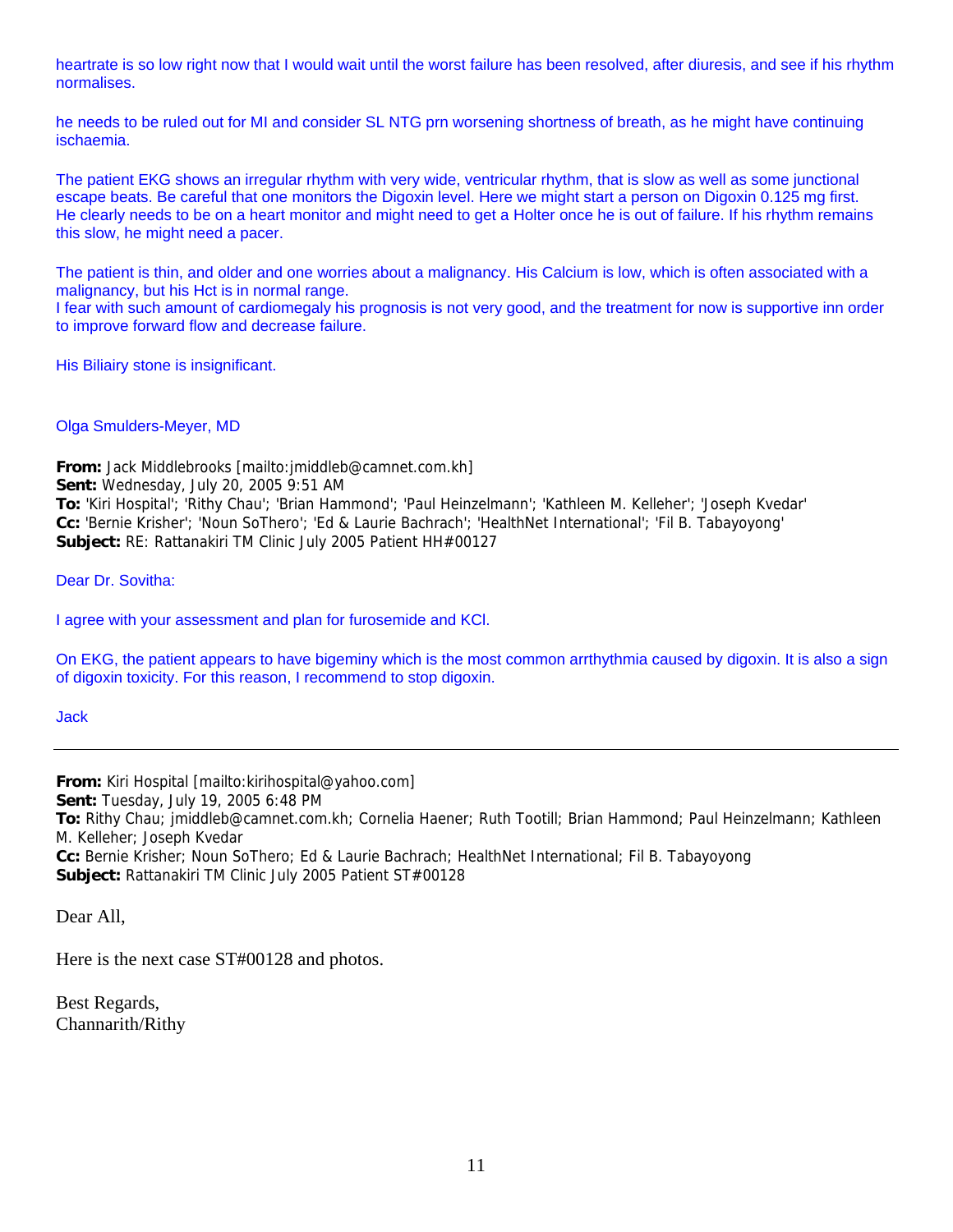#### **Patient: ST#00128, M30y.o, Village TANG SE**

**Chief Complaint:** Left severe flank pain + low back pain x 1 month

**HPI:** One month ago, he felt spine pain with radiation into left flank the pain progressively increasing until unbearable, he can't walk or sit and the pain decrease when he lie down so he decide to come to our hospital on 19.07.2005 **PMH/SH:** no accident, no surgery

**Social Hx:** smoking and drinking alcohol

**Allergies:** none

**Family Hx:** none

**ROS:** PE:<br>Vital Signs: **Vital Signs: BP 120/80mmhg P 76/min R 16/min T37C Wt** 

**General:** no cough no sputum, no fever normal consciousness, no weight loss

**HEENT:** Head normal conjunctiva no pallor, ENT normal, no enlarged LN, no bruit

**Chest:** normal breath sound, no crackle, no wheezes bilateral, HRRR, no murmur

**Abdomen:** BS positive, no tenderness, left flank pain, no tenderness, no hepatosplenomegaly

**Musculoskeletal:** lumbalgo when palate the spine and paraspinal muscle, pain increase when flexion, extension, lateral bending, rotation(impossible to do) when lie down no problem to do flexion or extension his leg, no tumor

**Neuro:** Eye ball movement normal, corneal reflex normal, pupils 4mm, face no paralysis, reflex normal, motor and sensory normal the 4 limbs.

**GU:** no bladder dysfunction, no urinary incontinence

**Rectal:** Stool normal

**Previous Lab/Studies:**  İ.

**Lab/Studies Requests: Spinal CT-Scan** 

**Assessment:**

- 1. Pott's disease
- 2. Lumbar radiculopathy
- 3. Recurrent or prolonged pain







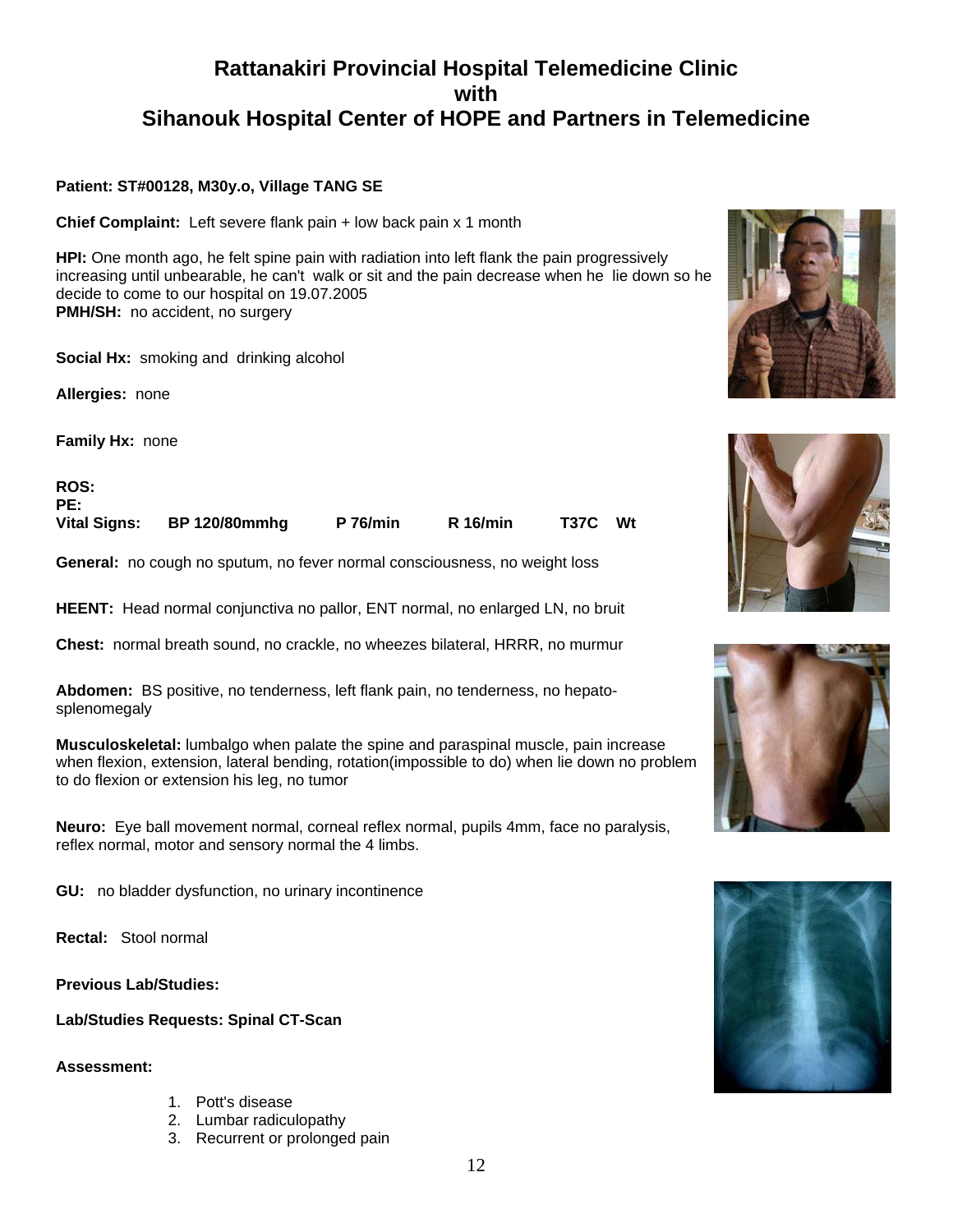- 4. Malignancy suspected
- 5. Ruptured or herniated intervertebral disk

#### **Plan:**

- 1. Strict bedrest for 1-2weeks
- 2. Indométacine2mg tid
- 3. Vit bB1 B6 B12 1tablet tid
- 4. Paracétamol500mg 1 tablet tid

#### **Comments/Notes:**

**Examined by: Dr Sovitha Date: 19.07.2005** 

Please send all replies to kirihospital@yahoo.com and cc: to tmed\_rithy@online.com.kh .

*The information transmitted in this e-mail is intended only for the person or entity to which it is addredded and may contain confidential and/or priviledged material. Any review, retransmission, dissemination or other use of or taking of any action in reliance upon, this information by persons or entities other than the intended recipient is prohibited. If you received this e-mail in error, please contact the sender and delete material from any computer.*

**From:** Jack Middlebrooks [mailto:jmiddleb@camnet.com.kh]

**Sent:** Wednesday, July 20, 2005 8:43 AM

**To:** 'Kiri Hospital'; 'Rithy Chau'; 'Cornelia Haener'; 'Ruth Tootill'; 'Brian Hammond'; 'Paul Heinzelmann'; 'Kathleen M. Kelleher'; 'Joseph Kvedar'

**Cc:** 'Bernie Krisher'; 'Noun SoThero'; 'Ed & Laurie Bachrach'; 'HealthNet International'; 'Fil B. Tabayoyong' **Subject:** RE: Rattanakiri TM Clinic July 2005 Patient ST#00128

#### Dear Dr. Sovitha:

Thank you for your good evaluation of this patient. I think the patient most likely has simple low back pain from a muscle of ligament strain. Your plan for anti-inflammatories and paracetamol is good. It is not necessary for the patient to have strict bed rest; he should not do any heavy activities for a few weeks, but it is fine for him to walk and move around normally.

If you suspect Pott's diesease, I think a lateral X-ray of the spine would be a good next step. I do not think a CT spine is necessary, especially since the patient has no neurological signs or symptoms.

With best regards,

Jack

From: Heinzelmann, Paul J.,M.D. [mailto:PHEINZELMANN@PARTNERS.ORG] Sent: Wednesday, July 20, 2005 9:25 AM To: Fiamma, Kathleen M. Cc: kirihospital@yahoo.com; tmed\_rithy@online.com.kh Subject: RE: Rattanakiri TM Clinic July 2005 Patient ST#00128

Dr Sovita,

I think your differential diagnosis is good. (Does he have a hstory of TB?) The pain seems to be fairly localized and is not referred down the leg, but reflexes would be helpful. The x-ray is some dificult to interpret. A urinalysis would be helpful as well. I would avoid excessive lifting, twisting, bending. Strict bed rest may not be necessary, however. I agree with indomethacin but would not keep the patient on for a prolonged period of time.

Paul Heinzelmann, MD

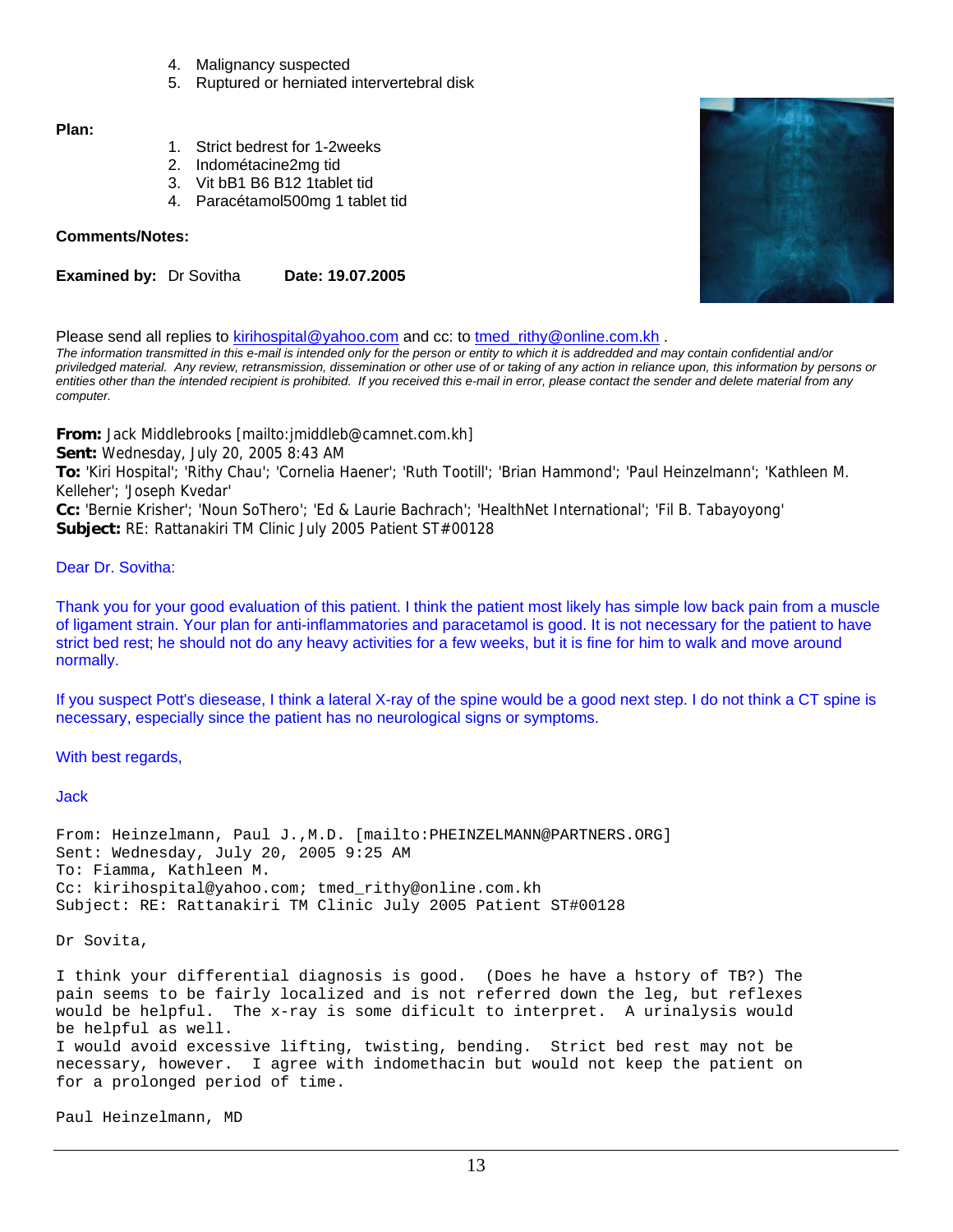**From:** Kiri Hospital [mailto:kirihospital@yahoo.com] **Sent:** Tuesday, July 19, 2005 6:34 PM **To:** Rithy Chau; jmiddleb@camnet.com.kh; Cornelia Haener; Ruth Tootill; Brian Hammond; Paul Heinzelmann; Kathleen M. Kelleher; Joseph Kvedar **Cc:** Bernie Krisher; Noun SoThero; Ed & Laurie Bachrach; HealthNet International; Fil B. Tabayoyong **Subject:** Rattanakiri TM Clinic July 2005 Patient NS#00129

Dear All,

Here is the next case NS#00129 and photos.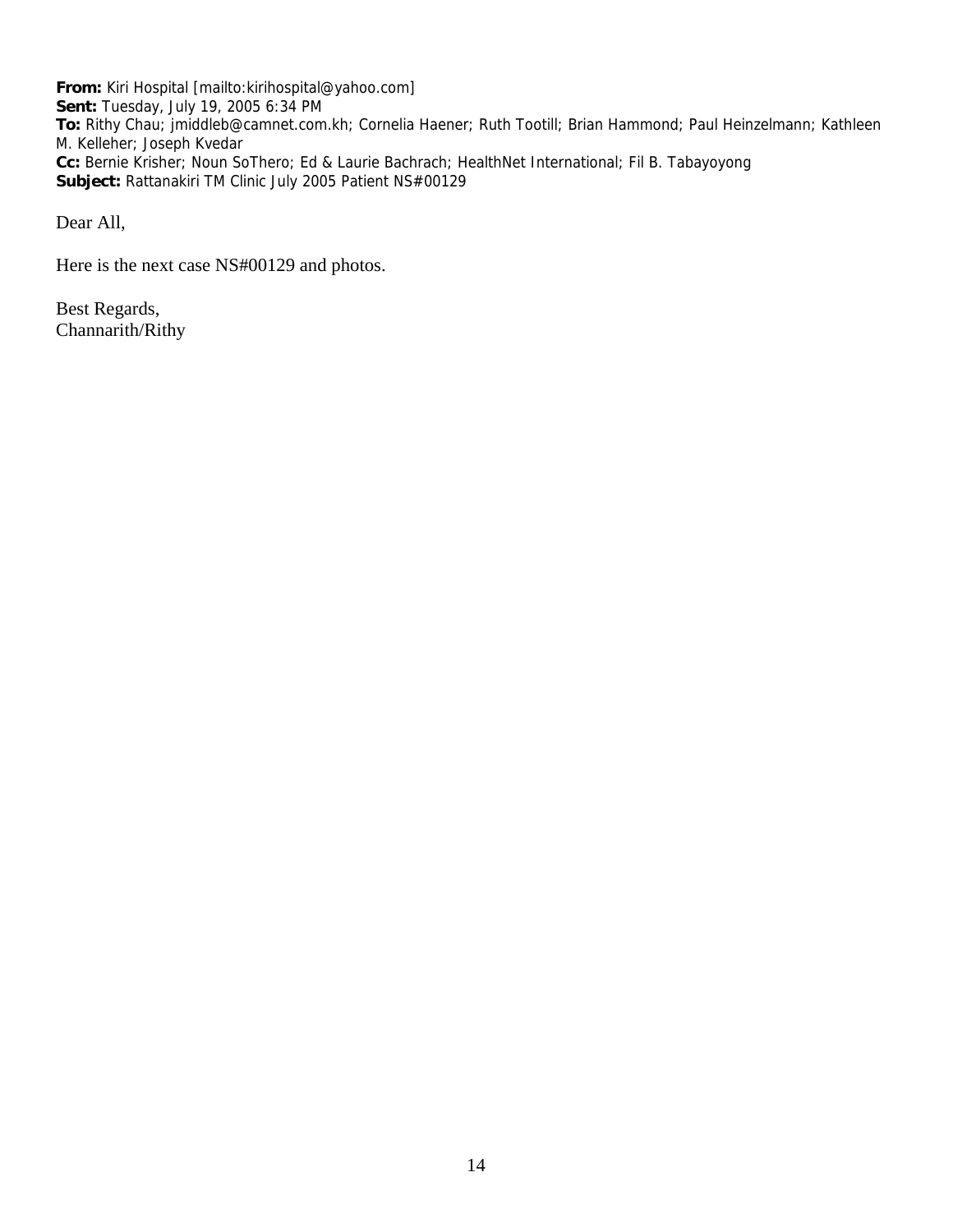

#### **Patient: NS#00129, F82y.o, Village I**

**Chief Complaint:** Abdominal pain, abdominal swelling x 6 months

**HPI:** 6 months ago he felt fever, headache, abdominal pain, icteric, cough from time to time she came to Rattanakiri hospital for treatment 3 times ago and she became better and she returned home but one week before she come to the hospital, progressive abdominal enlargement has gone noticed , weight loss, dyspnea, oliguria, cough, vertigo, itching, on his body so she decided to come to our hospital on 18.07.2005 **PMH/SH:** no surgery, no accident

**Social Hx:** no smoking and drinking alcohol but she drank a little when she was young

| Allergies: none                  |                                       |                 |                 |        |
|----------------------------------|---------------------------------------|-----------------|-----------------|--------|
| <b>Family Hx: none</b>           |                                       |                 |                 |        |
|                                  | <b>ROS:</b> post menopause x 42 years |                 |                 |        |
| PE:<br><b>Vital Signs:</b><br>Wt | <b>BP 110/70mmhg</b>                  | <b>P</b> 70/min | <b>R</b> 26/min | T37,5C |

**General:** normal consciousness, cough with yellow sputum, fatigue, anorexia, her mouth bad breath, dyspnea

**HEENT:** Head normal, conjunctiva jaundice pallor, ENT: normal, neck soft, no enlarged LN , no bruit

**Chest:** crackle bilateral, no wheezes, Heart regular rhythm no murmur

**Abdomen:** hepato-splenomegaly positive BS, abdominal pain on RLQ and LLQ, the umbilicus is flat, Schwartz's test positive

**Musculoskeletal:** moderate swelling on the both feet

**Neuro:** Eye ball movement normal, corneal reflex normal, pupils 4mm, face no paralysis, reflex normal, motor and sensory normal both sides

**GU:** not examined

**Rectal:** not examined

#### **Previous Lab/Studies: 19.07.2005 Chest X-ray**

**Abdominal ultrasound:** Hépatomegalie bord irrégulier voie biliaire dilatée, cavité abdominal et Douglas présentent des liquides abondant





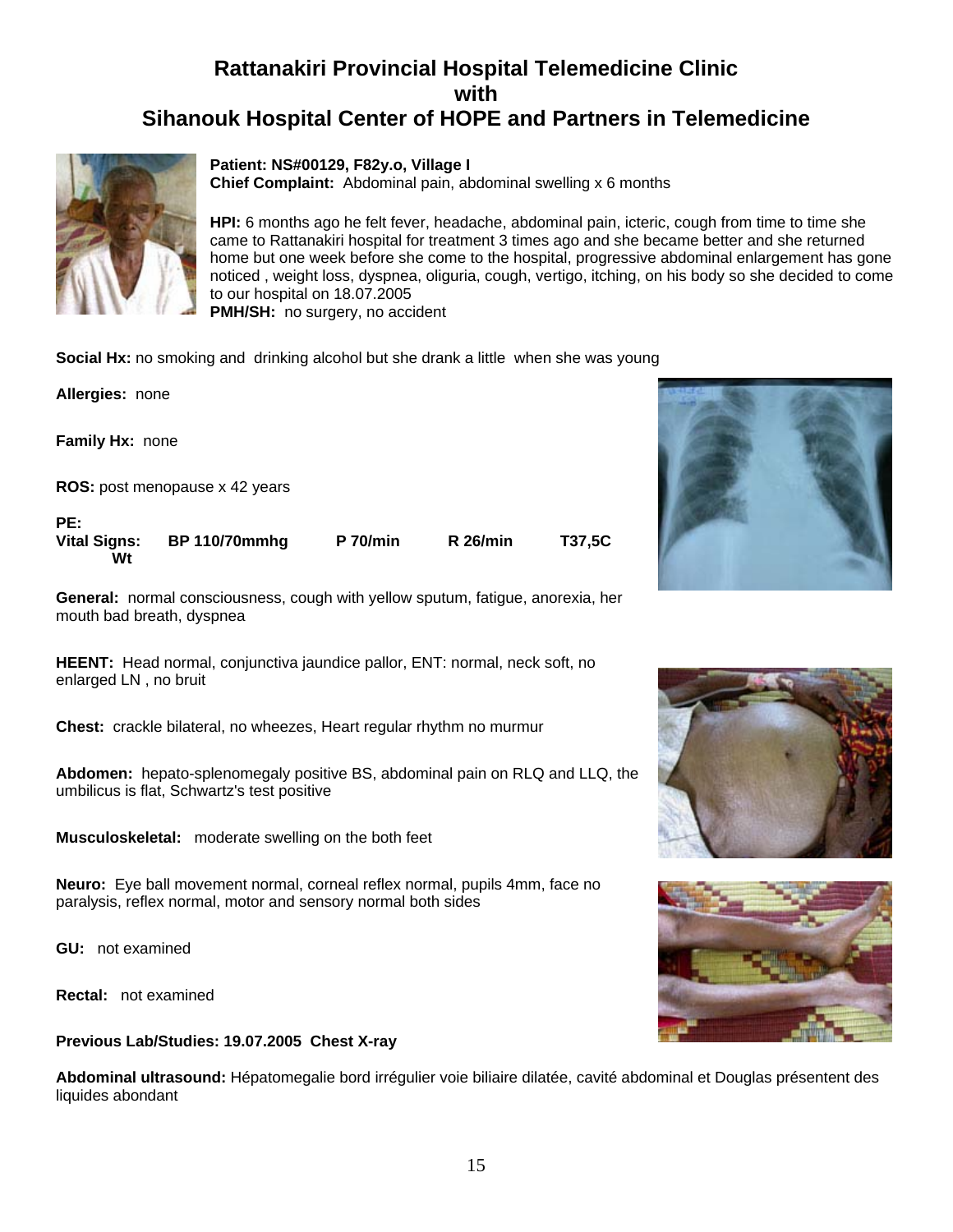**19/07/2005:** Calcium 6.3mg/dl, Creatinine 0,7 mg/dl, Glucose 94,4mg/dl, K 6,5 mmol/l, Sodium 65,5 mmol/l( blood error possible), SGOT 83,5 U/l, SGPT 58,1 U/l

AgHBs, AcHBS, AcHCV not jet received result

**18/07/2005:** WBC 38000/mm3, RBC:2000000/mm3, Ht 21%, Platelet 210000/mm3, Malaria negative

#### **Lab/Studies Requests:**

#### **Assessment:**

- 1. Cirrhosis with Ascites
- 2. Liver Tumor

#### **Plan:**

- 1. Infusion NSS 1000ml/day
- 2. Infusion Ciprofloxacine200mg bid
- 3. Furosemid 40mg 1 tablet bid

#### **Comments/Notes:**

**Examined by: Dr Sovitha Date: 19.07.2005** 

Please send all replies to kirihospital@yahoo.com and cc: to tmed\_rithy@online.com.kh . *The information transmitted in this e-mail is intended only for the person or entity to which it is addredded and may contain confidential and/or priviledged material. Any review, retransmission, dissemination or other use of or taking of any action in reliance upon, this information by persons or*  entities other than the intended recipient is prohibited. If you received this e-mail in error, please contact the sender and delete material from any *computer.*

**From:** Tan, Heng Soon,M.D. **Sent:** Tuesday, July 19, 2005 4:42 PM **To:** Fiamma, Kathleen M. **Subject:** RE: Rattanakiri TM Clinic July 2005 Patient NS#00129

Six months ago she presented with liver disease. Do we have hospital records to confirm that she had acute on chronic hepatitis or liver cirrhosis at that time?

On current presentation, she appears to have liver cirrhosis with ascites. It would be useful to have a more detailed clinical description of chronic liver disease. Were there telangiectasia on skin? She was alert, but was there asterixis to suggest elevated ammonia? She was afebrile and abdomen had ascites and was tender. Was it epigastric, umbilical or liver tenderness? It's hard to know whether there was bacterial peritonitis. Aspiration of ascitic fluid for white cell count and gram strain and culture for bacteria could clarify status.

The large spleen is consistent with chronic liver disease and portal hypertension. The large liver on the other hand is not consistent with just cirrhosis. It suggests an acute hepatitis or presence of liver mass or even Budd Chiari syndrome with thrombosis of hepatic veins. Abdominal ultrasound shows an enlarged liver but no mention of a mass. Alpha fetoprotein antigen could support diagnosis of liver cancer. Ideally a liver biopsy may be necessary to confirm diagnosis.

Viral hepatitis serology makes sense. If these are negative, one could screen for metabolic causes of chronic liver disease like ferritin or ceruloplasmin. Electrolytes likely reflect lab error. I notice she is anemic. A blood smear to look for hemolytic schistocytes could clarify whether hypersplenism is contributing to anemia. However the platelet count is normal, a point against severe hypersplenism. Stool guaiac test is necessary to rule out GI bleeding from gastritis or esophageal or rectal varices. Ferritin, folic acid and B12 levels will help categorize anemia. Further tests of prothrombin time, serum albumin and ammonia will confirm degree of impaired hepatic function.

I'm not sure I would use ciprofloxacin without confirmation of bacterial peritonitis. Furosemide is fine, but monitor serum potassium. It's always safer to start spironolactone as primary diurectic to conserve potassium and supplement with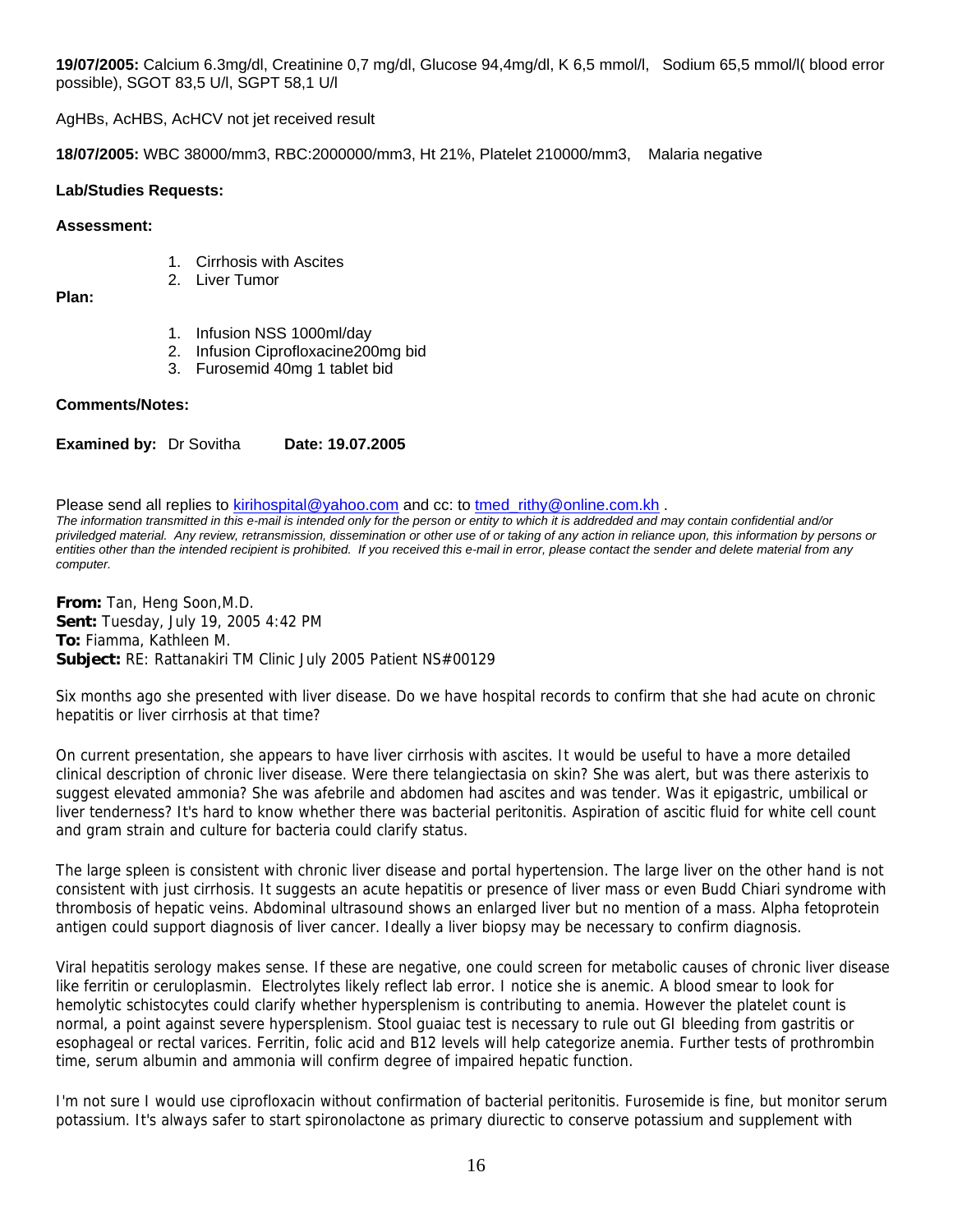smaller doses of furosemide. Low doses of propranolol to decompress portal hypertension may help. Monitoring renal function and electrolytes would be important during diuresis.

Adequate hydration, low protein high carbohydrte diet will prevent hepatic encephalopathy. She should avoid acetoaminophen and alcohol and other hepatotoxic chemicals.

Heng Soon Tan, M.D.

**From:** Jack Middlebrooks [mailto:jmiddleb@camnet.com.kh] **Sent:** Wednesday, July 20, 2005 9:28 AM **To:** 'Kiri Hospital'; 'Rithy Chau'; 'Cornelia Haener'; 'Ruth Tootill'; 'Brian Hammond'; 'Paul Heinzelmann'; 'Kathleen M. Kelleher'; 'Joseph Kvedar' **Cc:** 'Bernie Krisher'; 'Noun SoThero'; 'Ed & Laurie Bachrach'; 'HealthNet International'; 'Fil B. Tabayoyong' **Subject:** RE: Rattanakiri TM Clinic July 2005 Patient NS#00129

Dear Dr. Sovitha:

I discussed this case with Dr. Cornelia (the surgeon at SHCH) and she thinks the patient most likely has a cholagiocarcinoma or pancreatic tumor, probably advanced. Because of the patient's age and advanced disease, surgery is unlikely to help.

Her high white count may be due to cholangitis, so we agree with your plan for antibiotics. The patient should also receive treatment for pain, if she has any.

Finally, I do not recommend giving IV fluid. Furosemide may be helpful for her edema and ascites.

I hope this is helpful.

Jack

**From:** Kiri Hospital [mailto:kirihospital@yahoo.com] **Sent:** Tuesday, July 19, 2005 6:29 PM **To:** Rithy Chau; jmiddleb@camnet.com.kh; Cornelia Haener; Ruth Tootill; Brian Hammond; Paul Heinzelmann; Kathleen M. Kelleher; Joseph Kvedar **Cc:** Bernie Krisher; Noun SoThero; Ed & Laurie Bachrach; HealthNet International; Fil B. Tabayoyong **Subject:** Rattanakiri TM Clinic July 2005 Patient SW#00130

Dear All,

Here is the next case SW#00130 and photos.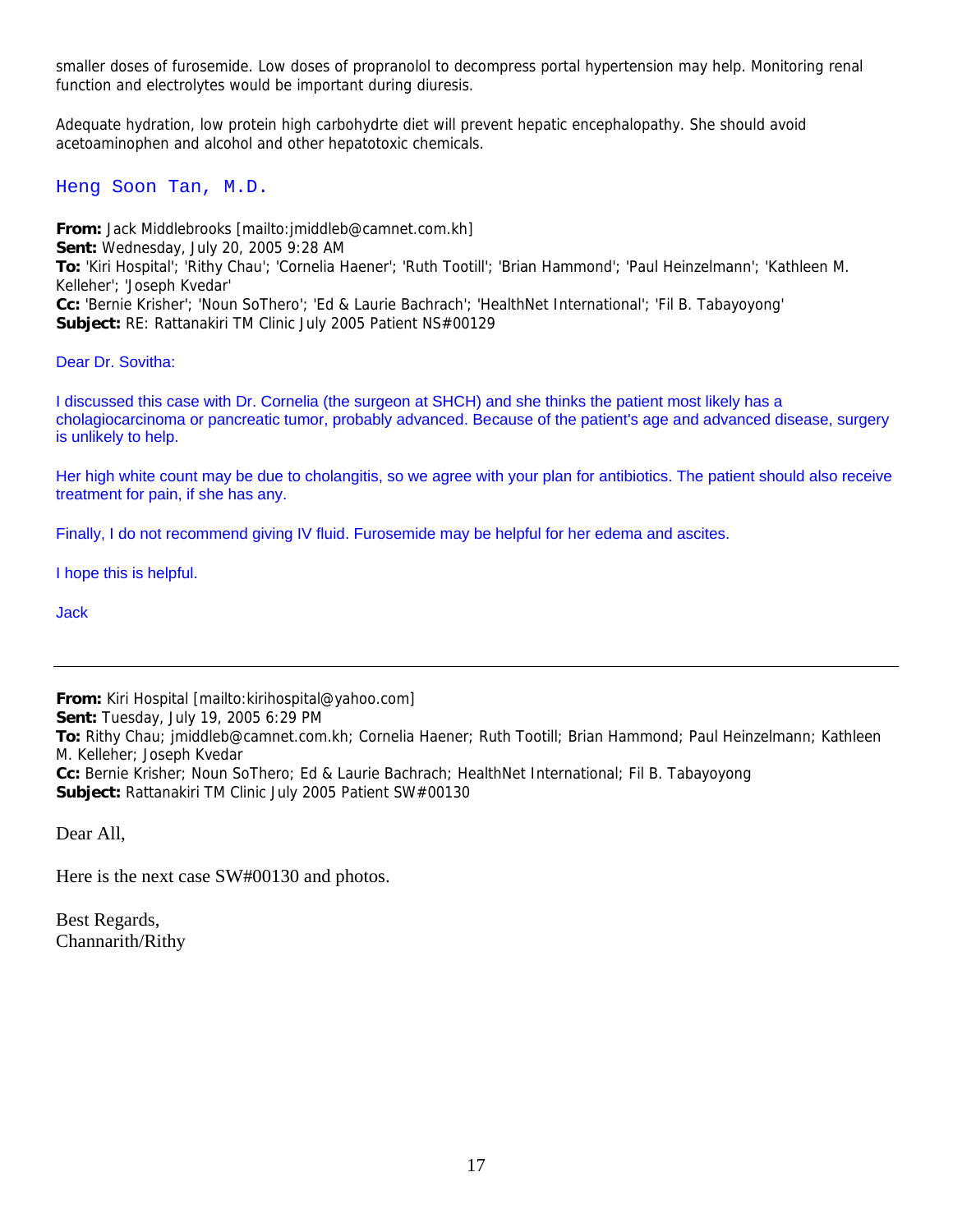

#### **Patient: SV#00130, M 17 y.o, Village VI**

**Chief Complaint:** Retracted scar + neck hypertension difficulty because of burn

**HPI:** About 8 years ago the burn cause by petrol on his face, neck , chest and left upper limb. After the burn he was treated and clean at his house by his parents during about 2 weeks and retracted scar happened, make decrease movement his neck, mouth and left upper limb. 6 months after he go to calmette hospital Phnom Penh for doing plastic operation of his retracted scar on his neck during for 2 weeks and after that he don't do anything on his scar.

**PMH/SH:** Petrol burn 8 years ago and do plastic operation on his neck

|                                | <b>Social TIA.</b> The Sillening and diffining alcohol |                 |                 |        |  |
|--------------------------------|--------------------------------------------------------|-----------------|-----------------|--------|--|
| Allergies: none                |                                                        |                 |                 |        |  |
| Family Hx: none                |                                                        |                 |                 |        |  |
| <b>ROS:</b><br>PE:             |                                                        |                 |                 |        |  |
| <b>Vital Signs:</b><br>Wt 50kg | <b>BP 100/60mmhg</b>                                   | <b>P</b> 80/min | <b>R</b> 16/min | T36,5C |  |



**General:** normal consciousness, no cough no sputum

**Social Hx:** no smoking and drinking alcohol

**HEENT:** conjunctiva no pallor, ENT normal, no enlarged LN, no bruit, no symmetrical mouth when open or close, retracted scar one his face until upper his chest, front neck area, left shoulder and axillary area **Chest:** normal breath sound, no crackle, no wheezes bilateral, HRRR, no murmur

**Abdomen:** BS positive, no tenderness, no abdominal pain, no hepato-splenomegaly

**Musculoskeletal:** unremarkable

**Neuro:** Eye ball movement normal, corneal reflex normal, pupils 4mm, face no paralysis, reflex normal, motor and sensory normal both sides

**GU:** not examined

**Rectal:** not examined

**Previous Lab/Studies:** 

**Lab/Studies Requests:**

#### **Assessment:**

1. Retracted scar caused by petrol burn

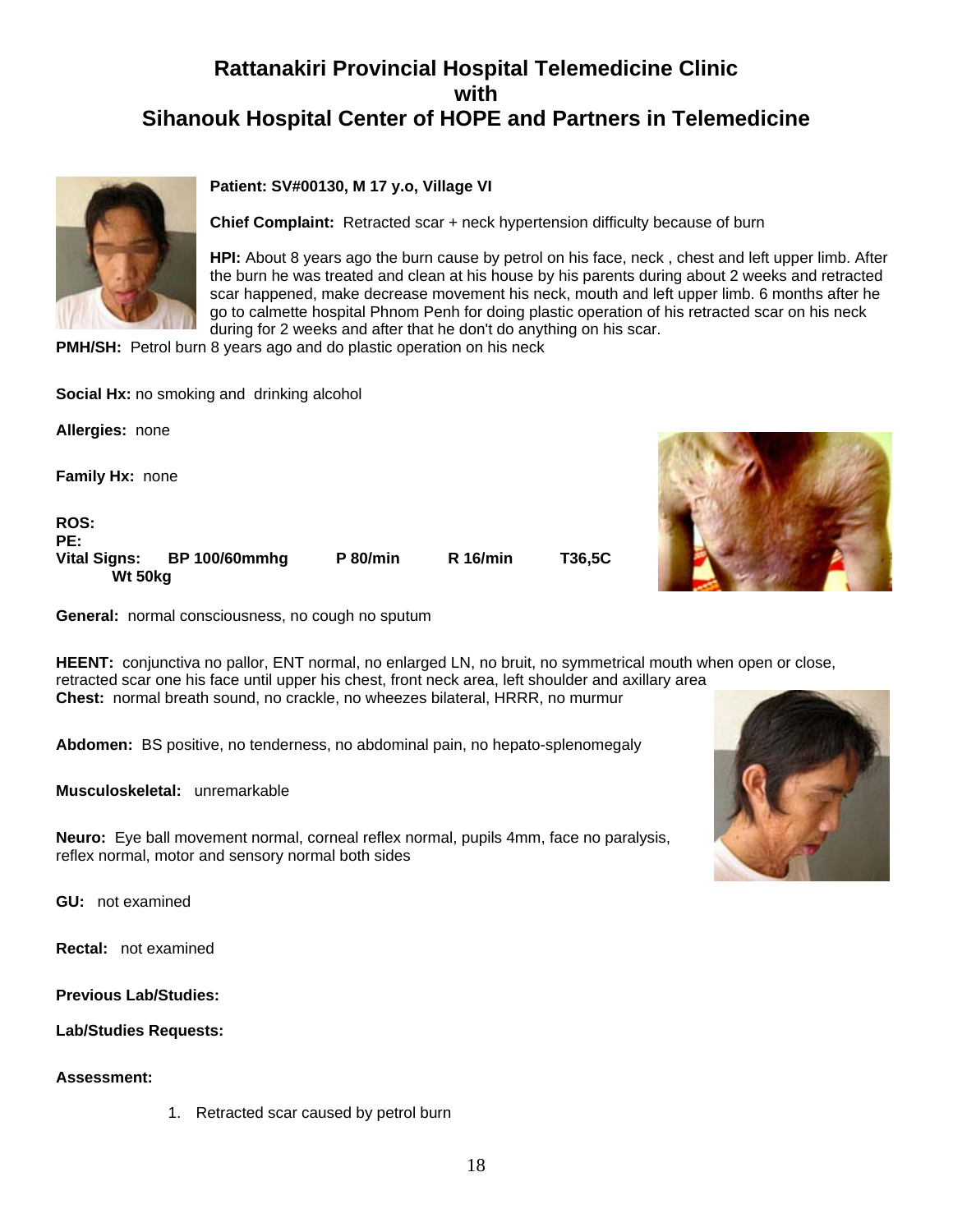**Plan: Comments/Notes:**

#### **Examined by:** Dr Sovitha **Date: 19.07.2005**

Please send all replies to kirihospital@yahoo.com and cc: to tmed\_rithy@online.com.kh . *The information transmitted in this e-mail is intended only for the person or entity to which it is addredded and may contain confidential and/or priviledged material. Any review, retransmission, dissemination or other use of or taking of any action in reliance upon, this information by persons or entities other than the intended recipient is prohibited. If you received this e-mail in error, please contact the sender and delete material from any computer.*

**From:** Jack Middlebrooks [mailto:jmiddleb@camnet.com.kh] **Sent:** Wednesday, July 20, 2005 9:03 AM **To:** 'Kiri Hospital'; 'Rithy Chau'; 'Cornelia Haener'; 'Ruth Tootill'; 'Brian Hammond'; 'Paul Heinzelmann'; 'Kathleen M. Kelleher'; 'Joseph Kvedar' **Cc:** 'Bernie Krisher'; 'Noun SoThero'; 'Ed & Laurie Bachrach'; 'HealthNet International'; 'Fil B. Tabayoyong' **Subject:** RE: Rattanakiri TM Clinic July 2005 Patient SW#00130

Dear Dr. Sovitha:

Our best advice is to refer this patient to the Rose charity at Keang Klang for surgical evaluation for contracture release.

With best regards,

Jack and Cornelia

**From:** Kiri Hospital [mailto:kirihospital@yahoo.com] **Sent:** Tuesday, July 19, 2005 6:56 PM **To:** Rithy Chau; jmiddleb@camnet.com.kh; Cornelia Haener; Ruth Tootill; Brian Hammond; Paul Heinzelmann; Kathleen M. Kelleher; Joseph Kvedar **Cc:** Bernie Krisher; Noun SoThero; Ed & Laurie Bachrach; HealthNet International; Fil B. Tabayoyong **Subject:** Rattanakiri TM Clinic July 2005 Patient PS#00131

Dear All,

Here is the next case PS#00131 and photos.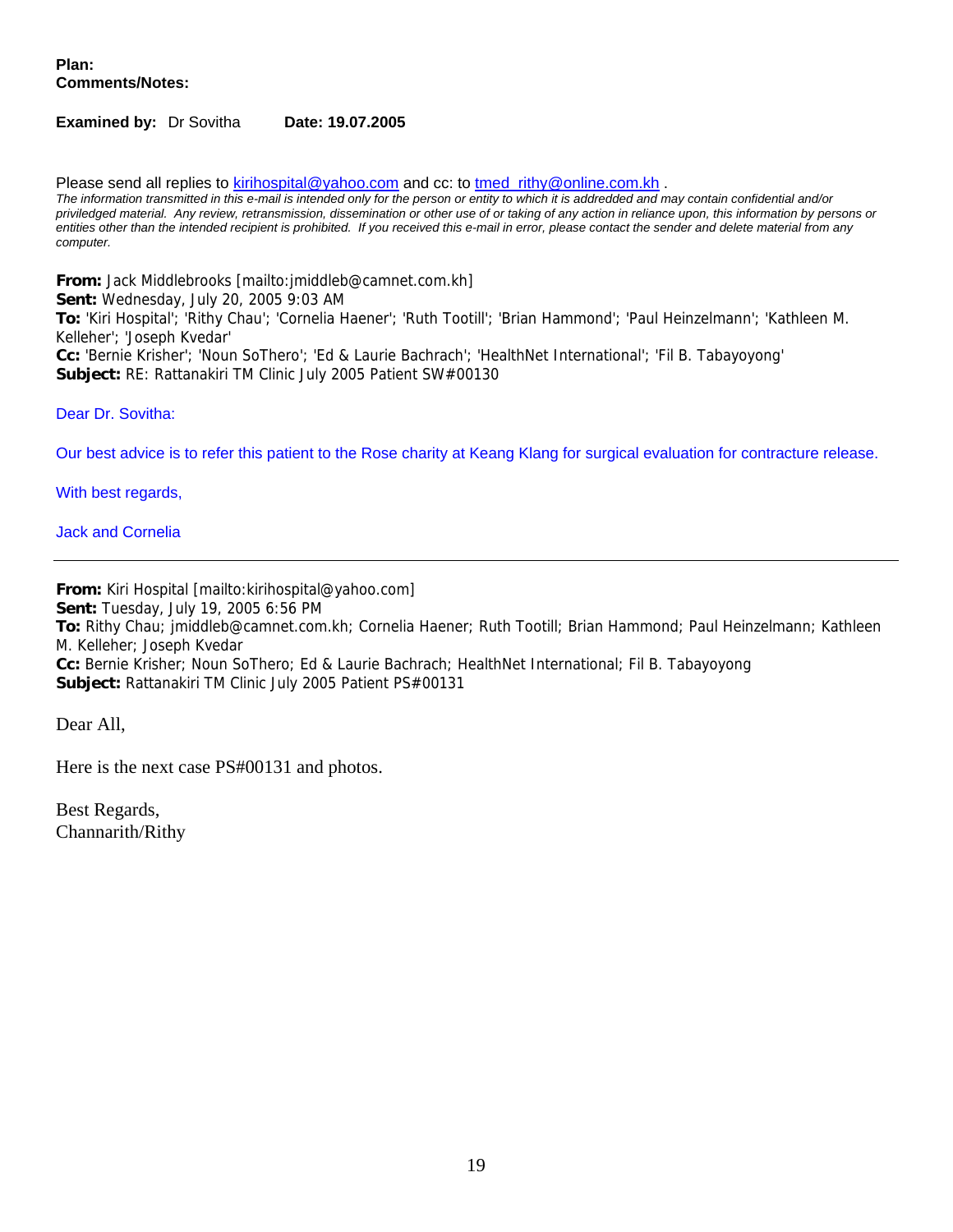

#### **Patient: PS#00131,34,TROPEANG KRAHORME Village**

**Chief Complaint:** yellow urine and both eyes for 2 months, RUG pain for one moth

**HPI:** 34M presented with a yellow urine and both eyes x2 m ,he treated the traditional drugs and cared a unknown medicines at private clinic ,and his symptoms did not get better association with RUG pain x 1month .At the last month , his complaint of development of both yellow eyes with yellow urine and loss weigh 6.5 kg in 2 month , and still RUG pain with constipation sometime

,asthenia , fever - ,coma -, headache -, v/n - .

**PMH/SH:** unremarkable



**Social Hx:** + smoking , alcohol up to ½ liter/ a day sometime x 10 years

**Allergies:** none

**Family Hx:** unremarkable

**ROS:**

| PE:                  |  |  |                               |
|----------------------|--|--|-------------------------------|
| Vital Signs: BP98/72 |  |  | <b>P72 R20 T36 Wt</b> 55,5 kg |

**General:** look stable

**HEENT:** pal conjunctivae, yellow both eyes, no sore throat, no lymph nod, no otitis, no rhinopharyngitis,

**Chest:Lung:** clear both sides , no crepitation , no rhonchi Heart: HRR normal , no murmur

**Abdomen:** soft , large liver = 19 cm , liver pain on palpation ,diarrhea off and on , active BS , abdominal vascular vein , regular liver border .

**Musculoskeletal:** intact motor

**Neuro:** intact sensory

**GU:** none

**Rectal:** rectum normal , + Hemoccult

**Previous Lab/Studies:** none

**Lab/Studies Requests:** ultrasound :hepatomegally ,echogen, homogen regular border ,urine analysis : ph :6., SG:1.02 ,track protein , - glucose , - ketones , urobullin + , bilirubin + 4 ,blood - , Hb 13 , leukocytes - , nitrites - , **Assessment:**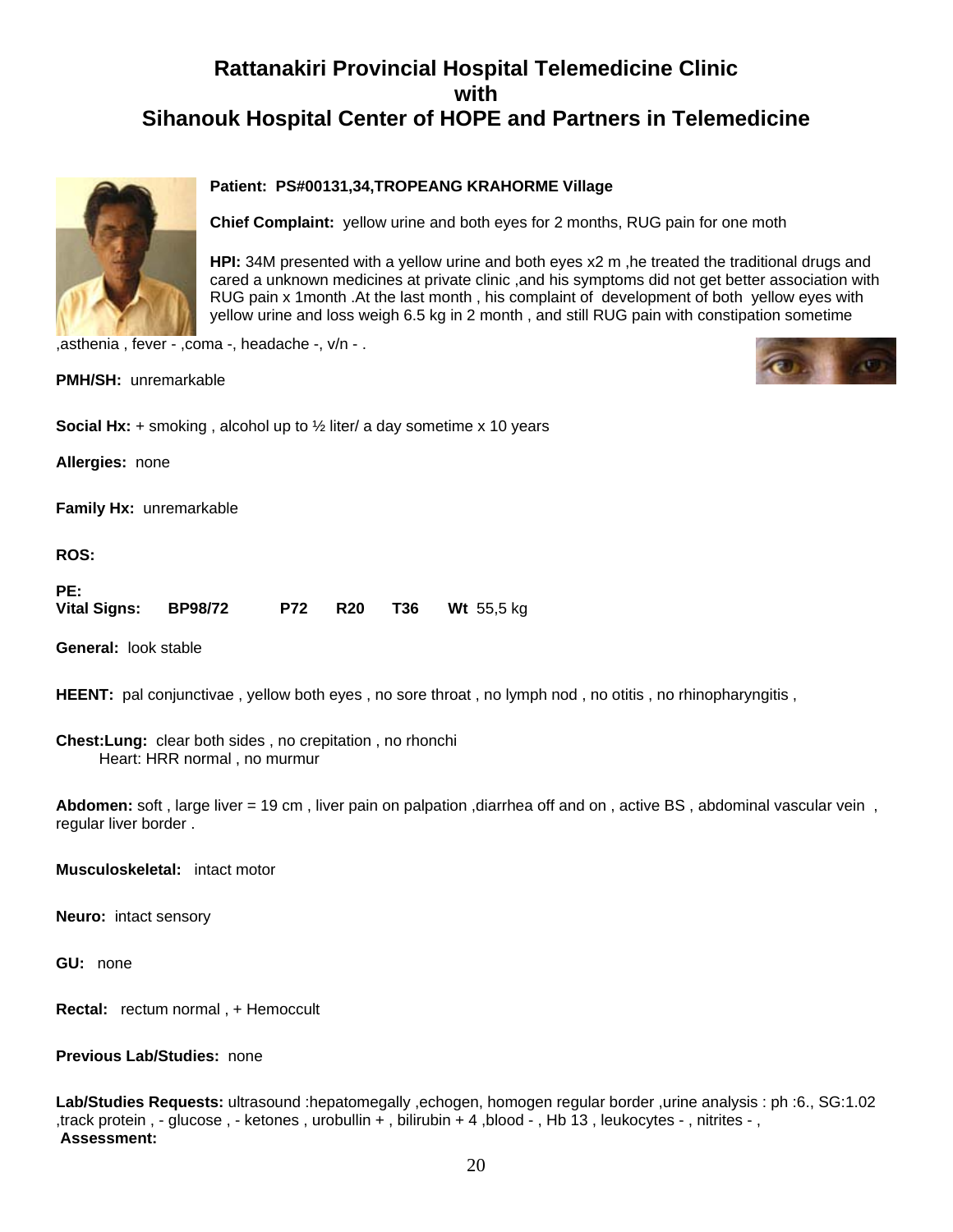- 1. alcoholism cirrhosis
- 2. viral hepatitis
- 3. cirrhosis
- 4. Fillariosis

**Plan:**

- 1. Vit b 1 ,b6 , b 12 1tb pot id x 1 m
- 2. MTV 1 tab po qd x 1 m
- 3. Hepatic 1 tab po tid x 1m

**Comments/Notes:** give a good idea

**Examined by: Kok San <b>Date: 19/7/05** 

Please send all replies to kirihospital@yahoo.com and cc: to tmed\_rithy@online.com.kh .

*The information transmitted in this e-mail is intended only for the person or entity to which it is addredded and may contain confidential and/or priviledged material. Any review, retransmission, dissemination or other use of or taking of any action in reliance upon, this information by persons or entities other than the intended recipient is prohibited. If you received this e-mail in error, please contact the sender and delete material from any computer.*

**From:** Tan, Heng Soon,M.D. **Sent:** Tuesday, July 19, 2005 5:03 PM **To:** Fiamma, Kathleen M. **Subject:** RE: Rattanakiri TM Clinic July 2005 Patient PS#00131

The history suggests acute on chronic alcoholic liver disease. Certainly concurrent viral hepatitis or use of hepatotoxic herbal medicines could cause flare of hepatitis, but the 2 month history suggests more chronic liver disease with continued insult from alcoholic [and herbal] intake. Chronic cirrhosis presents with small liver. A large liver suggests superimposed hepatitis [or liver cancer, but he is a young man]. He has guaiac positive stools so I would be concerned about alcoholic gastritis or even esophageal variceal bleeding.

Liver function tests including prothrombin time, albumin will define liver function. Alpha fetoprotein, viral hepatitis serology, ferritin and ceruloplasmin to rule out metabolic causes of liver disease could be considered.

He should abstain from alcohol, but may need benzodiazepines to treat withdrawal symptoms.

#### Heng Soon Tan, M.D.

**From:** Jack Middlebrooks [mailto:imiddleb@camnet.com.kh] **Sent:** Wednesday, July 20, 2005 8:55 AM **To:** 'Kiri Hospital'; 'Rithy Chau'; 'Cornelia Haener'; 'Ruth Tootill'; 'Brian Hammond'; 'Paul Heinzelmann'; 'Kathleen M. Kelleher'; 'Joseph Kvedar' **Cc:** 'Bernie Krisher'; 'Noun SoThero'; 'Ed & Laurie Bachrach'; 'HealthNet International'; 'Fil B. Tabayoyong'

**Subject:** RE: Rattanakiri TM Clinic July 2005 Patient PS#00131

Dear Dr. San:

If possible, check viral hepatitis serologies. I agree with your assessment and plan. Please counsel the patient to avoid alcohol and paracetamol.

With best regards,

Jack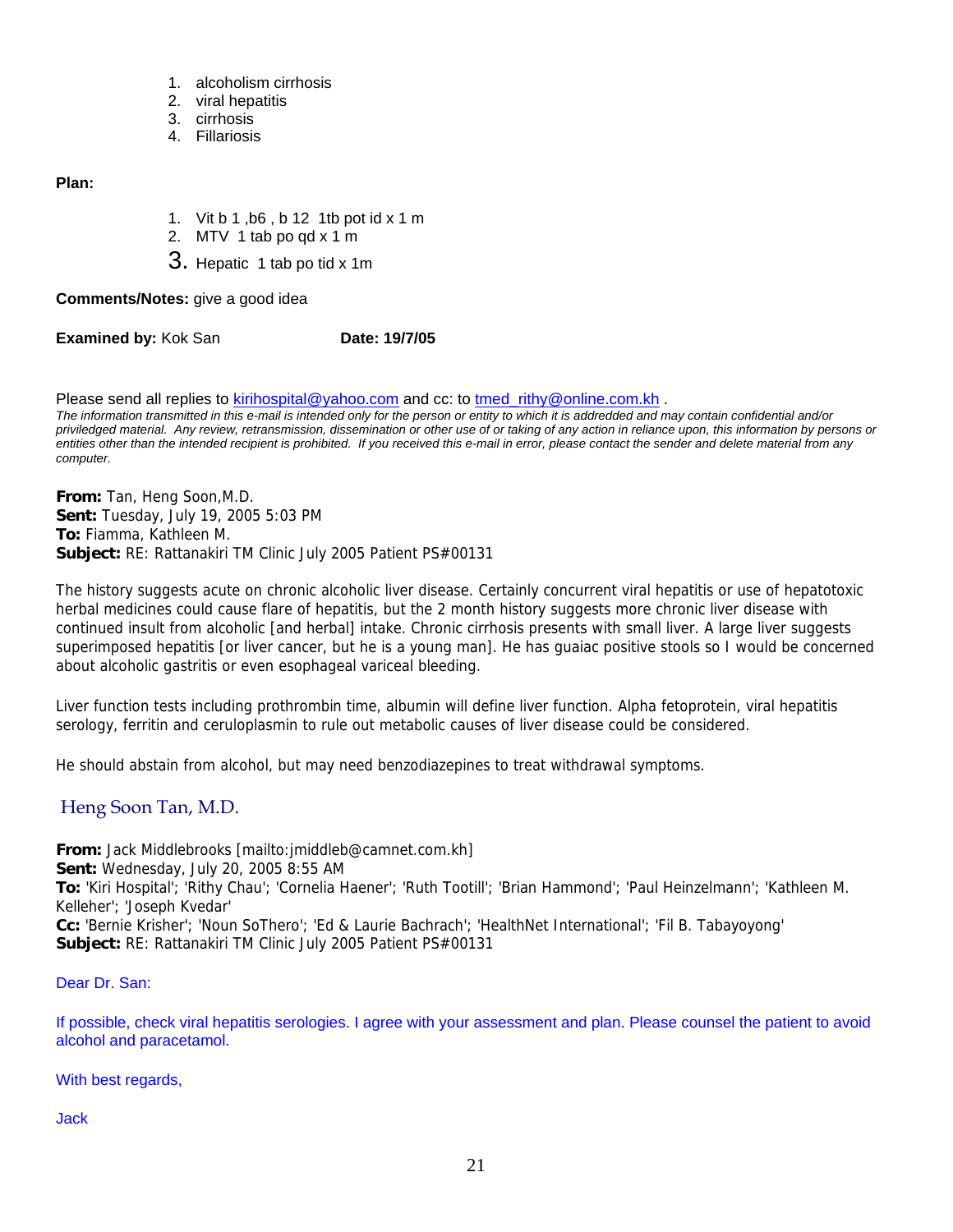**From:** Kiri Hospital [mailto:kirihospital@yahoo.com] **Sent:** Tuesday, July 19, 2005 6:59 PM **To:** Rithy Chau; jmiddleb@camnet.com.kh; Brian Hammond; Paul Heinzelmann; Kathleen M. Kelleher; Joseph Kvedar **Cc:** Bernie Krisher; Noun SoThero; Ed & Laurie Bachrach; HealthNet International; Fil B. Tabayoyong **Subject:** Rattanakiri TM Clinic July 2005 Patient HV#00132

Dear All,

Here is the next case HV#00132 and photos.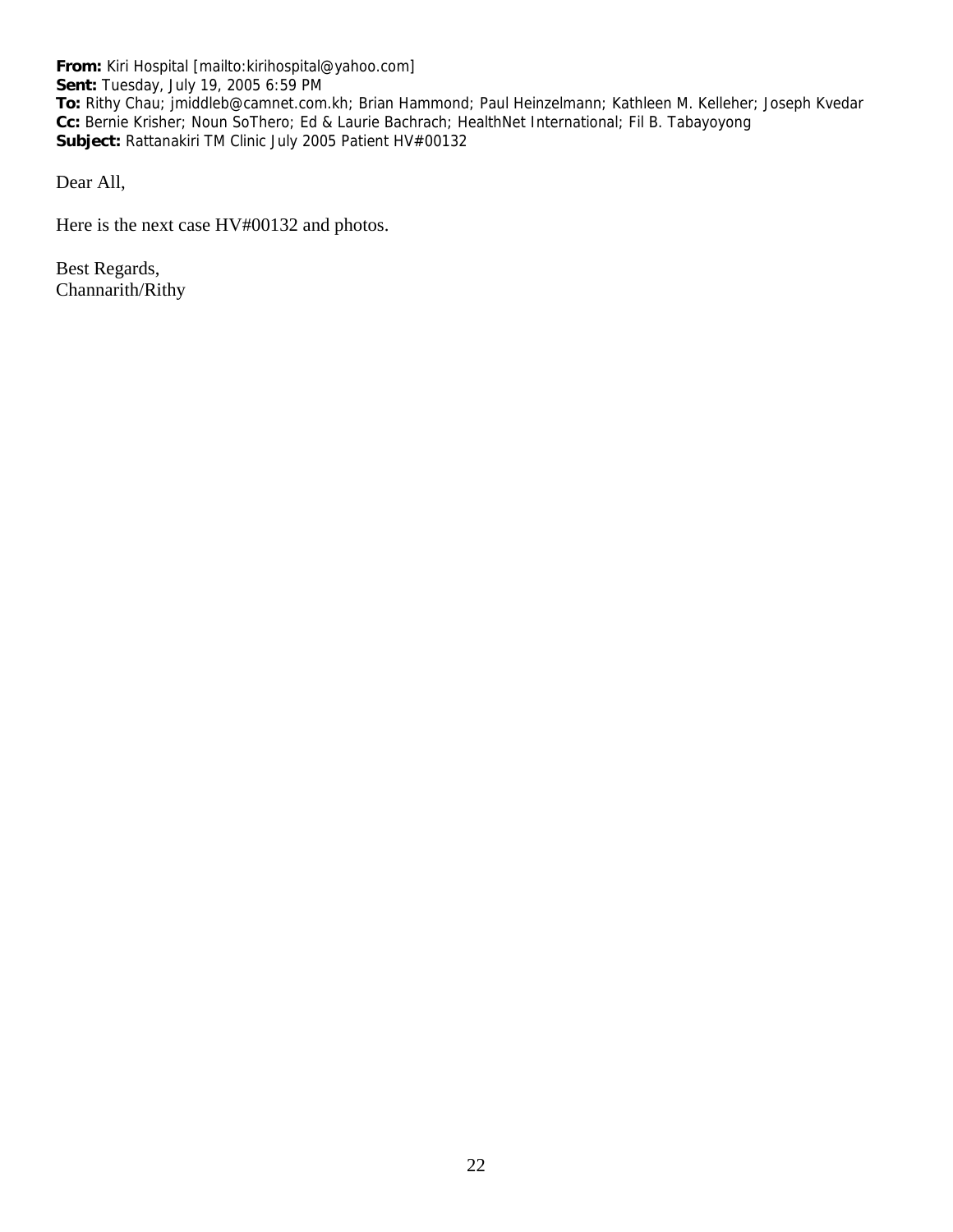

#### **Patient: HV#00132, 2F, Village I**

**Chief Complaint:** Low appetite and chronic diarrhea x 1 yr.

**HPI:** 2F was brought in to TM clinic by her mother seeking help for her since her daughter seems to have difficulty to thrive. She said that her child was born normally, sixth of the siblings, and was breastfed without any problem. However, about 1 yr ago, the child began to have fever, diarrhea, and vomiting every month or other month lasting about 3 days to one week per episode. She only sought treatment at local pharmacy and the medicine given seemed to help her daughter to "get through" each episode, but her sx did not resolve completely. Since her chronic diarrhea with fever

and vomiting, the child seemed to become stagnant with the same weight and height ("from appearance"). She passed watery stool of yellow color with mucus without blood; markedly decreased appetite, and weakened (and now unable to walk on her own for the past few months). Last week, the child was brought to see a private doctor who treated her for URI because of the c/o yellow nasal d/c, fever, diarrhea with mucus, vomiting, and "noisy breathing." She became better but not totally resolving and thus came to RRH TM Clinic today. No cough, no sputum.

**PMH/SH:** Chronic diarrhea with mucus

**Social Hx:** parents do not smoke, sixth child

**Allergies:** NKDA

**Family Hx:** all siblings and parents are healthy



**ROS:** eat solid food, occasionally drink whole milk (when parents can afford it), mom said child can only say the words "ma" and "pa", able to walk about 2-3 months ago

**PE:** 

**Vital Signs: BP** not done (no peds cuff) **P** 132 **R** 26 **T** 37C **Wt** 6kg **Ht** 67cm

**General:** Alert, somewhat playful, no words, cachetic, able to follow commands, slightly pale

**HEENT:** PERRLA & EOMI, no orpharyngeal lesions, shotty LN palp at right submandibular, pink conjunctiva, TMs clear, no jaundice

**Chest:** generalized coarse crackles with rhonchi bilaterally; HRRR no murmur

**Abdomen:** +BS, mod distension, look slightly irritative when doing deep palpation, no HSM

**Neuro/MS:** muscle tone slightly decreased, but more prominent at gluteal area, normal ROM, motor and sensory intact, DTRs ok, can stand normally, won't walk; good pulses.

**GU:** not done

**Rectal:** not done

**Previous Lab/Studies:** per verbal hx, no malaria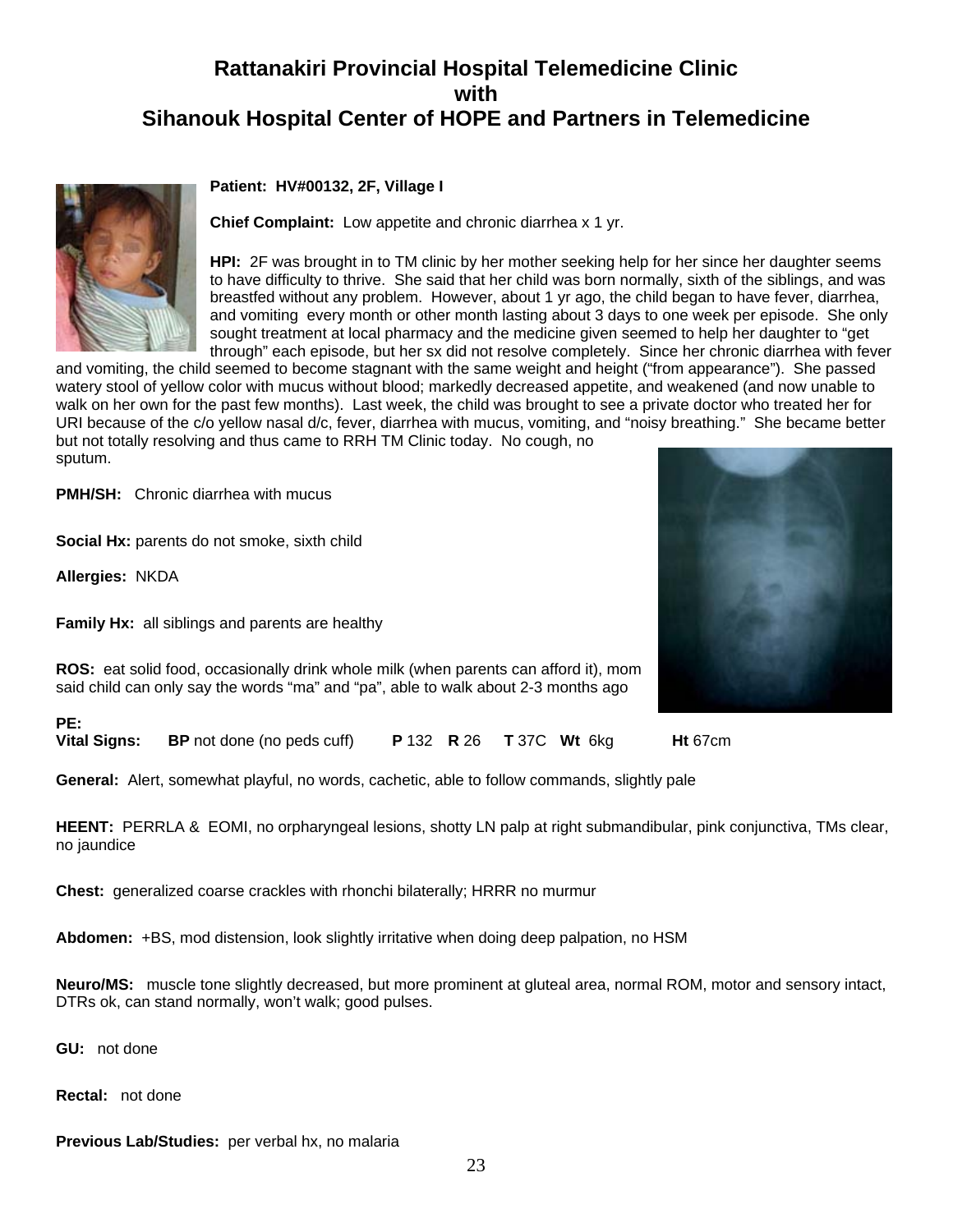#### **Assessment:**

- 1. Dysentery (amoeba, giardia)
- 2. Parasititis (worms)
- 3. Pneumonia?
- 4. Failure to Thrive?? (under nourished)
- **5.** Anemia?

**Plan:**

- 1. Metronidazole 250mg ½ tab po bid x 10d
- 2. Bactrim susp 120mg/5mL 1 tsp bid x 10d
- 3. Mebendazole 100mg 1 po bid x 3d
- 4. MTV w/ FeSO4 syrup 1 tsp po qd x 60d
- 5. Para 100mg po bid prn fever

#### **Comments/Notes:**

**Examined by:** Rithy Chau, PA-C **Date: 19/7/05** 

Please send all replies to kirihospital@yahoo.com and cc: to tmed rithy@online.com.kh . *The information transmitted in this e-mail is intended only for the person or entity to which it is addredded and may contain confidential and/or priviledged material. Any* 

From: Heinzelmann, Paul J.,M.D. [mailto:PHEINZELMANN@PARTNERS.ORG] Sent: Wednesday, July 20, 2005 9:00 AM To: Fiamma, Kathleen M. Cc: kirihospital@yahoo.com; tmed\_rithy@online.com.kh Subject: RE: Rattanakiri TM Clinic July 2005 Patient HV#00132

Rithy,

Thanks for the very complete assessment. There are several things going on.

Diarrhea: the child may have what is sometimes refrred to as chronic non-specific diarrhea. This can be from a diet high in fluids, low in fat, and carbohydrate/sugar malabsorption from excessive fruit juice. You can determine this by diet history, which doesn't seem to entirely support this. Therefore, other things to consider are:

- 1. lactase deficiency and other enzyme deficiencies
- 2. giardia or cryptosporidium
- 3. malabsorption
- 4 gastroenteritis

A stool eval will be helful to rule out parasites - OR simply treat and see if the condition improves. As you suggested metronidazole (15mg/kg/d for 10 days) seems resonable. If things don't improve, consider the others on the list.

Course breath sounds/?pnumonia: This can be misleading in kids this young as upper airway noise is easily transmitted to the back on exam with stethoscope. Because of the lack of fever and lack of high respiratory rate, I would hold off in treating this as a pnuemonia. The antibiotics for treatment may also make the diarrhea worse. (Conversely, antibiotics may be useful in treating bacterial gastroenteritis)

Anemia/malnutrition: your CBC supports this diagnosis. Colochecking a stool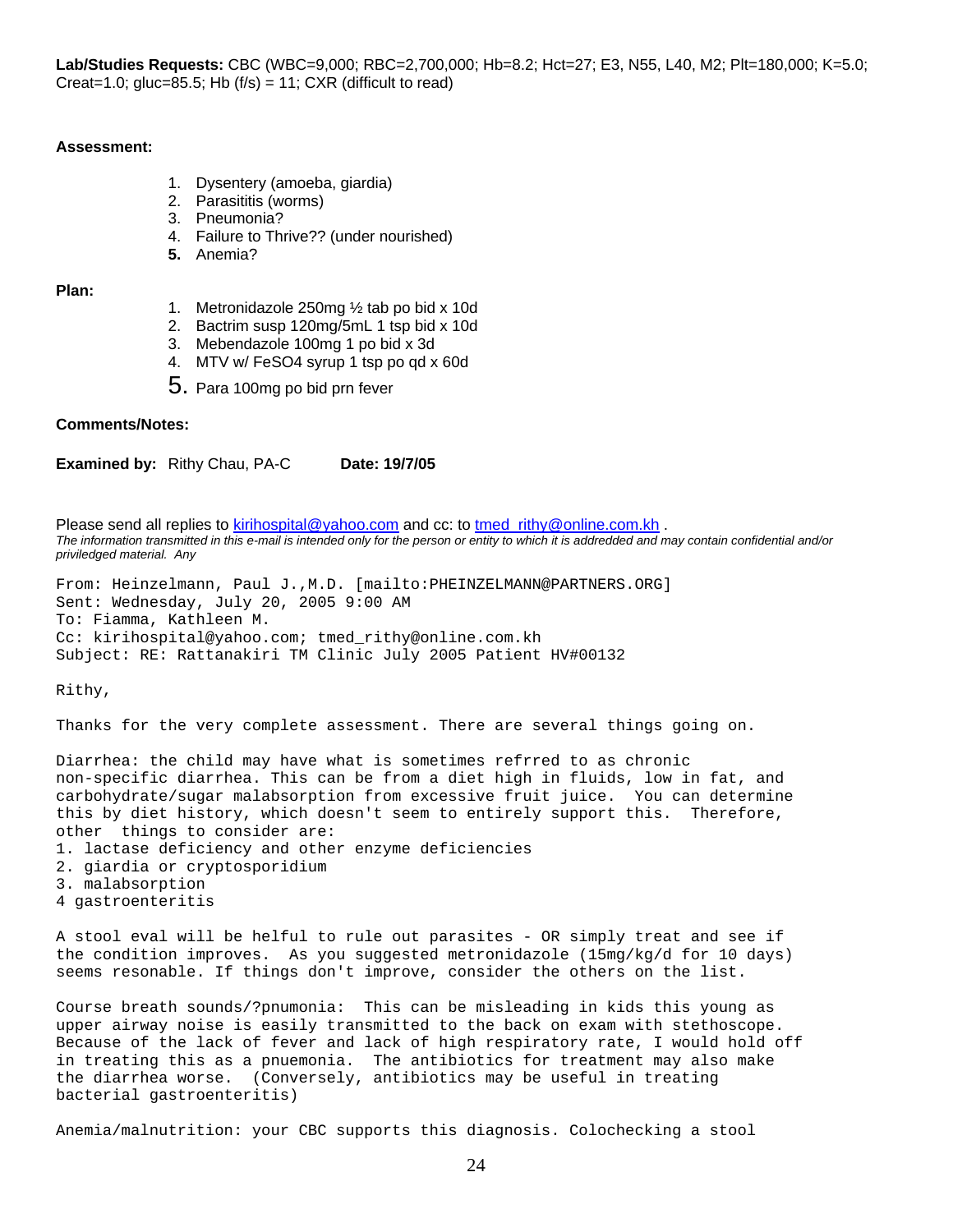sample would be helpful to see if there is blood loss in the stool. Malnutrition would also weaken the immune system and make the child more susceptable to URIs and other illnesses. Fe supplementation seems reasonable. Do we know the MCV?

Failure to thrive sounds likely and may be related to anemia/malnutrition....it is defined as a child younger than 2 years of age below the 3rd or 5th percentile on more than one occassion, or less than 80% of ideal body weight. This sounds like it is likely as she seems to be developmentally delayed..ie speech. The key is to get a very thorogh diet history and see how the parents interact with the child and see if they seem to be neglectful.

If possible, I'd suggest having the child taken to SHCH and have thorough evaluation there.

Hope this helps Paul Heinzelmann, MD

**From:** Jack Middlebrooks [mailto:jmiddleb@camnet.com.kh] **Sent:** Wednesday, July 20, 2005 10:02 AM **To:** 'Kiri Hospital'; 'Rithy Chau'; 'Brian Hammond'; 'Paul Heinzelmann'; 'Kathleen M. Kelleher'; 'Joseph Kvedar' **Cc:** 'Bernie Krisher'; 'Noun SoThero'; 'Ed & Laurie Bachrach'; 'HealthNet International'; 'Fil B. Tabayoyong' **Subject:** RE: Rattanakiri TM Clinic July 2005 Patient HV#00132

#### Dear Rithy:

Thanks for the nice evaluation. Not being a pediatrician or a family practioner, I can't give much advice about growth problems in children. If the child was walking before, but has stopped walking in the last two months that seems very worrisome to me. If Partners doesn't submit a plan you feel is adequate, I think the child's best bet would be a consultation at Kuntha Bopha.

Jack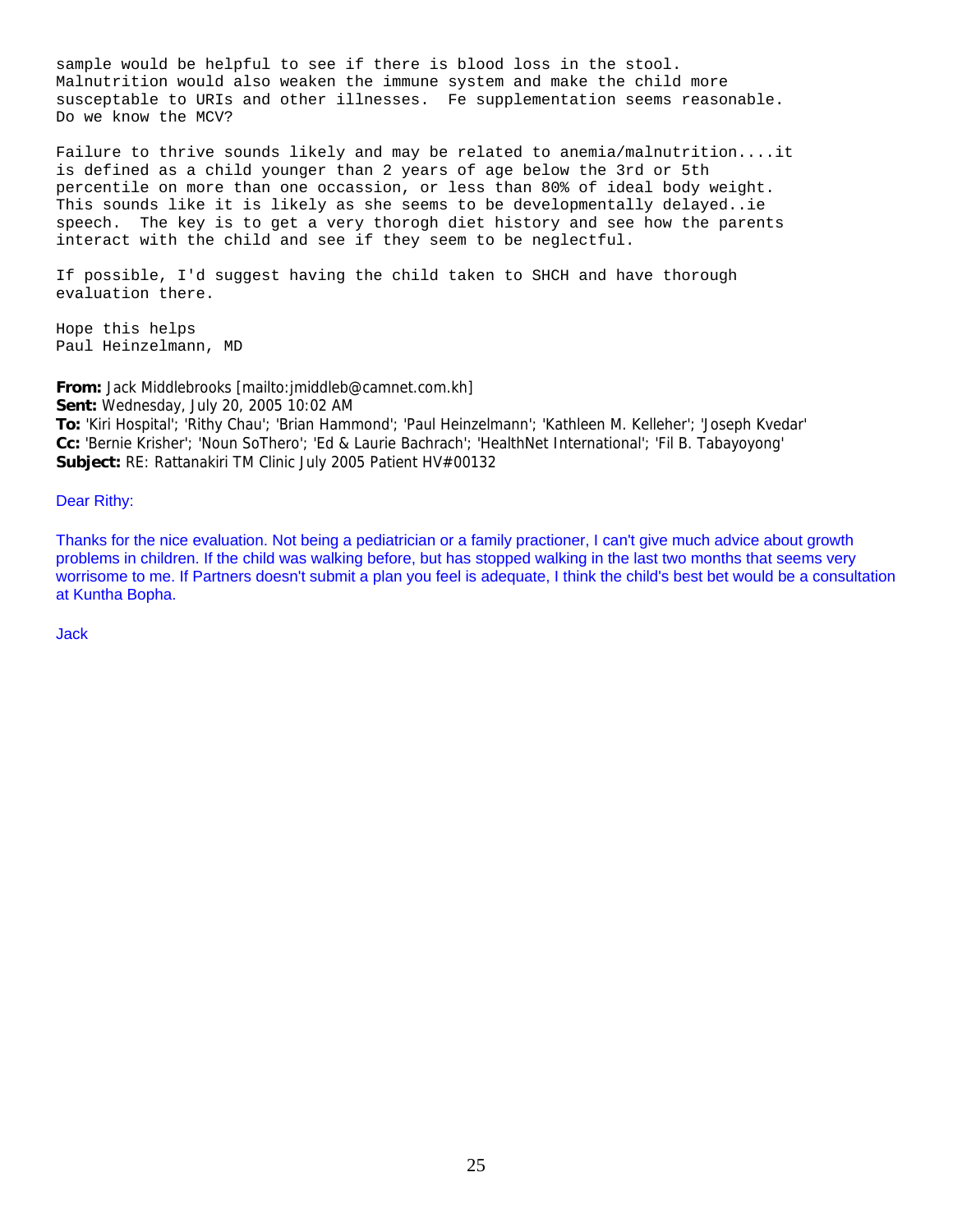# **Wednesday, July 20, 2005**

### **Follow-up Report for Rattanakiri TM Clinic**

There were 8 new and 7 follow up patients seen during this month TM clinic at Rattanakiri Referral Hospital (RRH). The data of all new cases were transmitted and received replies from both Phnom Penh and Boston. Per advice sent by Partners in Boston and Phnom Penh Sihanouk Hospital Center of HOPE, the following patients were managed and treated per local staff:

[Please note that in general the practice of dispensing medications at RRH for all patients is usually limited to a maximum of 7 days treatment with expectation of patients to return for another week of supplies if needed be. This practice allows clinicians to monitor patient compliance to taking medications and to follow up on drug side effects, changing of medications, new arising symptoms especially in patients who live away from the town of Banlung and/or illiterate.]

## **Treatment Plan for Rattanakiri TM July 2005**

#### **1. SR#00125, 3F, Ochum Village**

- Dx: 1. Hydrocephalus
- Tx: 1. Refer to a Pediatric Hospital in PP

### **2. SS#00126, 67M, Key Village**

- Dx: 1. CHF 2. Aortic Stenosis?
- Tx: 1. Digoxin 0.25 mg 1 tab po qd
	- 2. Furosemide 40 mg 1tab po qd
	- 3. KCl 600 mg 1tab po qd

### **3. HH#00127, 70M, Village I**

- Dx: 1.CHF
- Tx: 1. Digoxin 0.25 mg 1tab po qd
	- 2. Furosemid 40 mg 1 tab po qd
	- 3. KCL 600 mg 1 tab po qd

### **4. ST#00128, 30 M, Tang Se Village**

- Dx: 1. Muscle Strain 2. Pott's disease?
- Tx: 1. Indomethacine 25mg 1 tab po tid 2. Paracetamol 500mg 1tab po tid
- **5. NS#00129, 82F, Village I**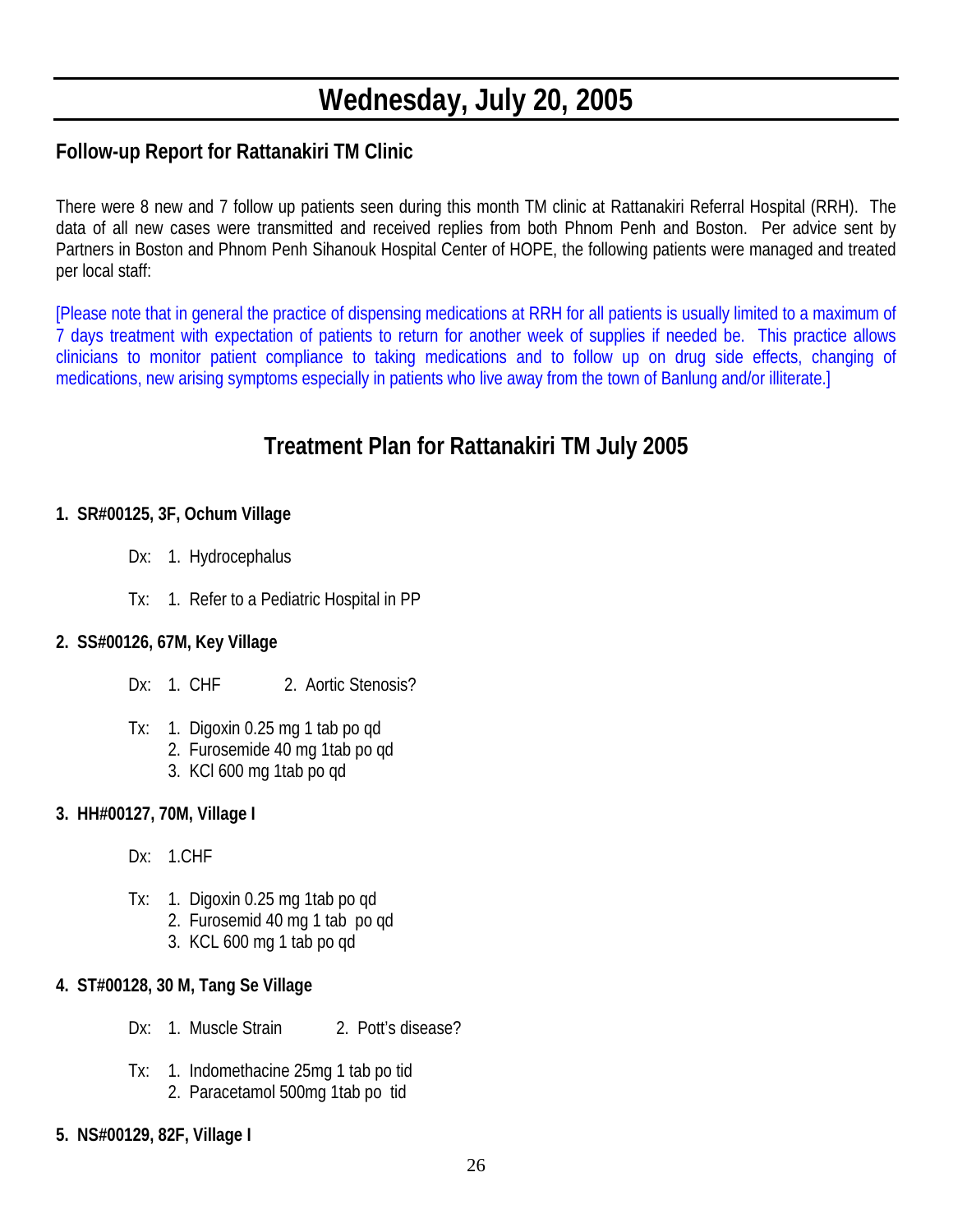- Dx: 1. Cholangiocarcinoma or Pancreatic Tumor? 2. Cholangitis
- Tx: 1. Ciprofloxacine 500mg 1 tab po bid
	- 2. Furosemid 40 mg 1 tab po qd
	- 3. KCL 600 mg 1 tab po qd

#### **6. SV#00130, 17M, Village VI**

- Dx: 1. Scar contracture/Keloid
- Tx: 1. Refer this patient to the Rose Charity at Keang Klang for surgical evaluation

### **7. PS#00131, 34M, Tropeang Krahorm Village**

Dx: 1. Alcoholic liver disease 2. liver cancer? 3.alcoholic gastritis

 Tx: 1.clarythromycin 500mg 1tab po bidx14 day 2.Amoxicilline 500 mg 2 tab po bidx 14d 3.Omeprazol 20 mg 1 tab po bid x14d 4.MTV 1 tab po po x 1 month 5.vit b1,b6,b12 1tab po tid x 1month

### **8.HV#00132,2F,village I**

- Dx: 1.Giardiasis 2.Parasitis 3.failure to thrive
- Tx: 1.Metronidazol 250mg suspension ¼ po bid x10d 2.Mebendazol 100mg ½ po bid x 3d 3.MTV /Feso4 syrup 5 drops bid x3o d 4.returne for follow up next month 5. pediasric powder to be requested from SHCH

### **Follow-up patients for Rattanakiri TM Clinic July 2005**

### **1.PN#0005,38F,villageI**

- Dx: 1.Asthma 2.allergic Rhinitis 3.GERD 4 .PUD
- Tx: 1.Albuterol 2 puff twice prn 2.Azmacort 2 puff twice /d 3.claritin 10mg 1 sl qd prn

### **2.UP#00093,51F ,village I**

Dx: 1.Hyperthoidism 2.osteochondritis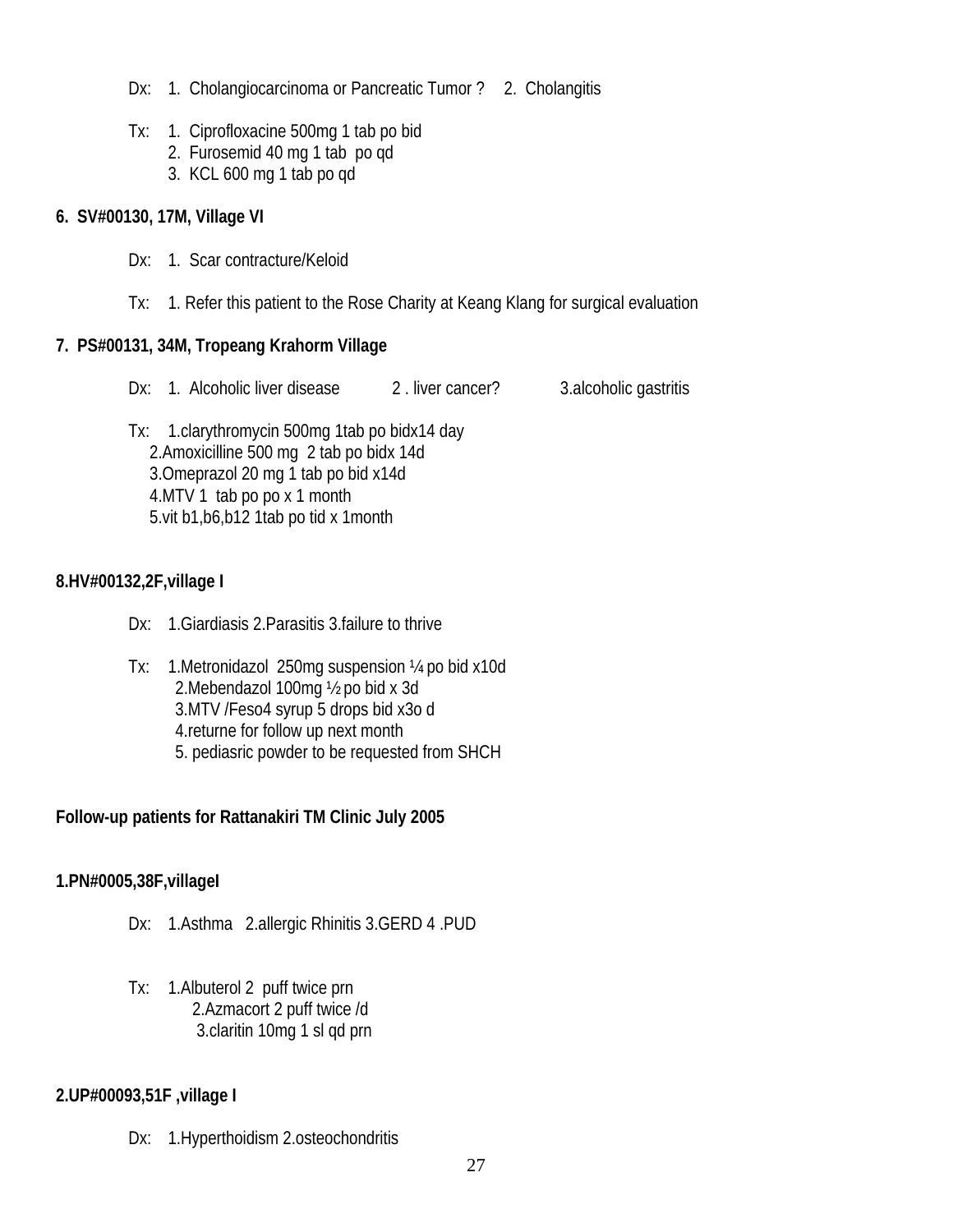Tx: 1.carbimarzole 5mg 1tab po tidx100d 2.para 500mg 1 tab po prn pain 3.MTV 1 tab po qd

#### **3.PC#00113,40F, Village I**

- Dx: 1.thyroid tumor 2. hyperthyroidism
- Tx: 1.cytology at SHCH

#### **4.KO#00100,33F,SRE ANKRONG Village.**

- Dx: 1.euthyroid cystic goiter
- Tx: 1She was mad the surgery at SHCH

#### **5. NS#0006, 18F, Village I**

- Dx: 1. Hyperthyroidism
- Tx: 1. Methimazole 10mg ½ po tid x100d

#### **6. NS#00089, 15F, Village I**

- Dx: 1. Hypothyroidism
- Tx: 1. L-thyroxine25 mcg 2tab po qd x100d

### **7. HM#00123, 28M, Village I**

- Dx: 1. Anxiety 2. Tension HA.
- Tx: 1. Naproxen 220mg 2tab bid prn HA

### **Follow-up Report from SHCH**

**From:** Rithy-chau [mailto:tmed\_rithy@online.com.kh] **Sent:** Tuesday, August 09, 2005 3:41 PM **To:** Rattanakiri TM **Cc:** Bernie Krisher; Cornelia Haener; Ed & Laurie Bachrach; Fil - Jr. Tabayoyong; Gary Jacques; HealthNet Rattanakiri; Jack Middlebrooks; Kathy Fiamma; Ly Channarith; Paul Heinzelmann; Paul Heinzelmann; Ruth Tootill; So Thero Noun **Subject:** Follow-up Report for Rattanakiri TM Patients in July 2005

Dear Channarith and Dr. San,

The following is the follow-up report for three patients seen at the July 2005 TM Clinic at RRH:

1. NS#0006, 18F, Village I

| 22/07/05 |      |                  |
|----------|------|------------------|
| Free T4  | 6.61 | $[9.14 - 23.81]$ |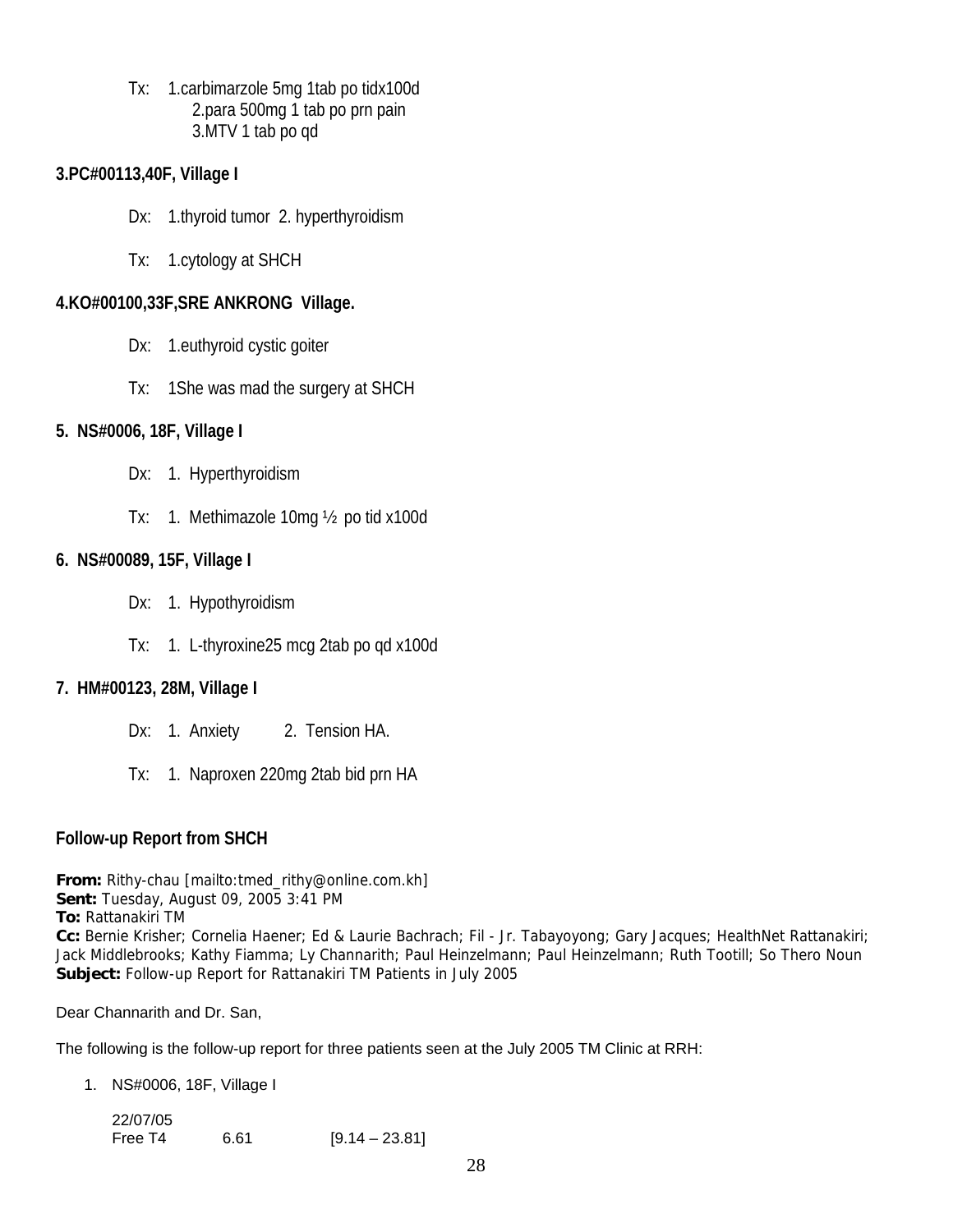| 03/08/05 |      |                  |
|----------|------|------------------|
| TSH      | 2.02 | $[0.49 - 4.67]$  |
| Free T4  | 3.77 | $[9.14 - 23.81]$ |

Dx: Hyperthyroidism (now became hypothyroidism from medication)

Tx Plan: Please reduce her medication as follow $\rightarrow$ instead of giving methimazole 10mg ½ tab po tid, please give only ½ tab po qd and recheck her TFT in 6-8 weeks.

Note: Since it was unclear that the lab drawn on 22/07/05 may be confused between the two sisters with very similar names, a repeat of TFTs was done on 03/08/05 before changing the treatment plan.

2. NS#00089, 16F, Village I

| 22/07/05<br>TSH    | 0.07   | $[0.49 - 4.67]$  |
|--------------------|--------|------------------|
| 03/08/05           |        |                  |
| TSH                | < 0.02 | $[0.49 - 4.67]$  |
| Free T4            | 17.31  | $[9.14 - 23.81]$ |
| Tot T <sub>3</sub> | 2.49   | $[0.78 - 2.50]$  |

Dx: Hypothyroidism (now became hyperthyroidism from medication)

Tx Plan: Please reduce her medication as follow $\rightarrow$ instead of giving L-Thyroxine 25mcg 2 tab po qd, please give only 1 tab po qd and recheck her TFT in 6-8 weeks.

Note: Since it was unclear that the lab drawn on 22/07/05 may be confused between the two sisters with very similar names, a repeat of TFTs was done on 03/08/05 before changing the treatment plan.

3. PC#00113, 40F, Village I

**From:** Jack Middlebrooks [mailto:jmiddleb@camnet.com.kh]

**Sent:** Wednesday, April 27, 2005 7:50 AM

**To:** 'Kiri Hospital'; 'Rithy Chau'; 'Cornelia Haener'; 'Ruth Tootill'; 'Brian Hammond'; 'Paul Heinzelmann'; 'Kathleen M. Kelleher'; 'Joseph Kvedar'

**Cc:** 'Ed & Laurie Bachrach'; 'HealthNet International'; 'Bernie Krisher'; 'Nancy Lugn'; 'Noun SoThero'; 'Fil B. Tabayoyong' **Subject:** RE: Rattanakiri Referral Hospital TM clinic Patient PC#00113

Dear Rithy and Channarith:

As a general principle for evaluating any patient with a chief complaint of dysphagia, it is helpful to ask if the problem is swallowing solids, liquids, or both. Often with a mass, the problem begins as difficulty swallowing solids, and over time, progresses to difficulty swallowing liquids. Does the patient ever have the sensation of food "getting stuck?" If so, asking the patient to indicate where the sticking sensation occurs can help localize the problem.

I agree with your assessment and plan. If the TSH is low, the patient should be treated until she is euthyroid; because she is having difficulty swallowing, I suspect our surgical department would be willing to consider resection of the mass once her TSH is normal. If her TSH is normal, I would suggest an ultrasound, and possibly a biopsy, for further evaluation. I will defer to Dr. Cornelia to comment on this possible surgical referral.

Best regards,

Jack